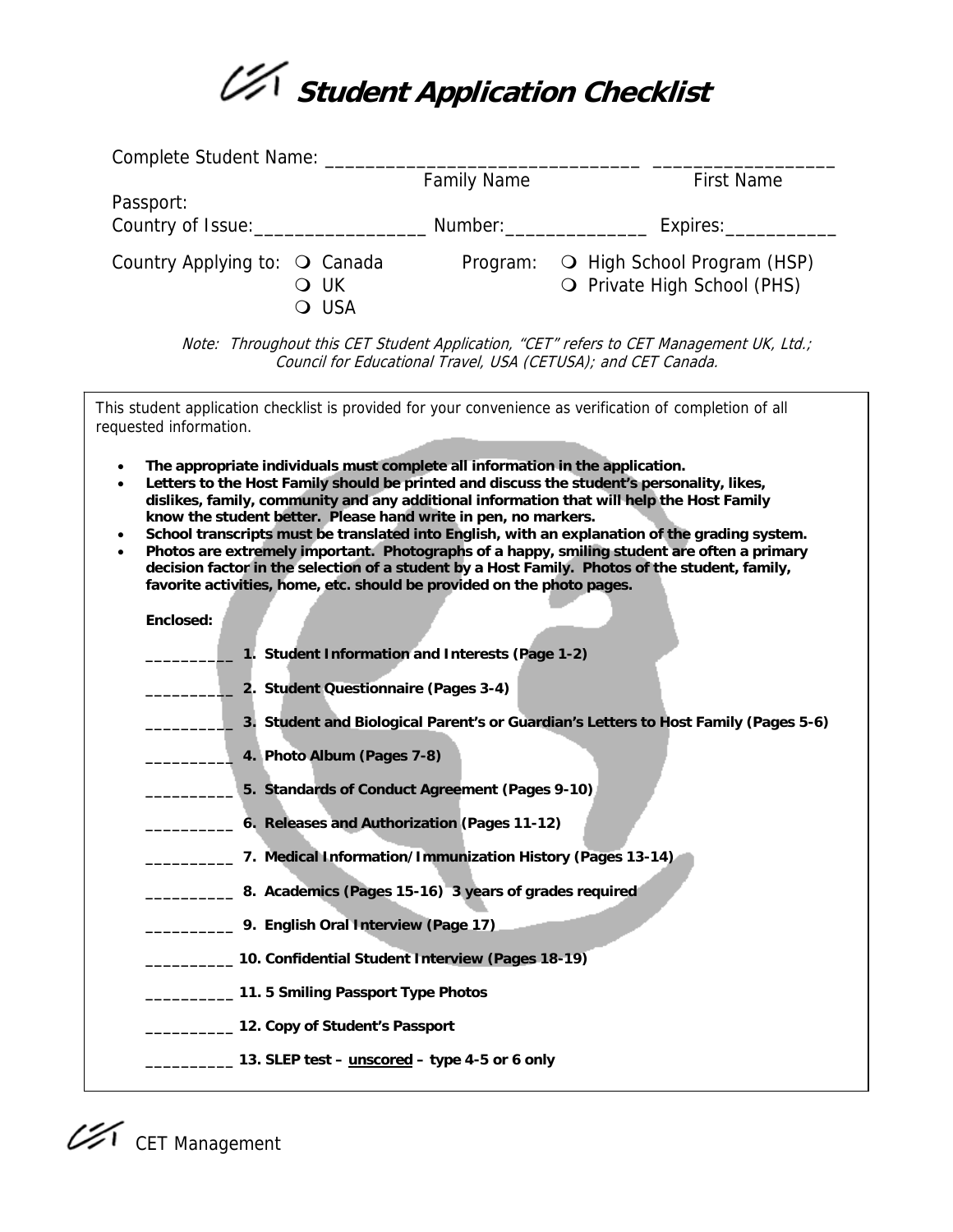| Please fill out this application completely by typing or using black ink.                      | STUDENT APPLICATION                    |                                                  |                                                                            | Please affix<br>5<br><b>SMILING</b><br>Passport-<br>type photos |
|------------------------------------------------------------------------------------------------|----------------------------------------|--------------------------------------------------|----------------------------------------------------------------------------|-----------------------------------------------------------------|
| Application for: O Academic Year (August)                                                      |                                        |                                                  |                                                                            | (approximate passport                                           |
|                                                                                                | O One Semester - O August OR O January |                                                  |                                                                            | photo size)                                                     |
|                                                                                                |                                        |                                                  |                                                                            |                                                                 |
|                                                                                                |                                        |                                                  |                                                                            |                                                                 |
|                                                                                                |                                        |                                                  |                                                                            |                                                                 |
|                                                                                                |                                        |                                                  |                                                                            |                                                                 |
|                                                                                                |                                        |                                                  |                                                                            |                                                                 |
|                                                                                                |                                        |                                                  |                                                                            |                                                                 |
|                                                                                                |                                        |                                                  |                                                                            |                                                                 |
| Please check all that apply:<br>Father<br>Mother<br>Q Living Q Living<br>○ Deceased ○ Deceased | I live with:                           | O Mother O Father<br>O Grandmother O Grandfather |                                                                            |                                                                 |
| Biological parents are: OMarried ODivorced OSeparated O Other __________________               |                                        |                                                  |                                                                            |                                                                 |
| Address                                                                                        | Postal Code                            | City                                             |                                                                            | Country                                                         |
|                                                                                                |                                        | Age: ____________ Speaks English: Q Yes Q No     |                                                                            |                                                                 |
| Home Telephone                                                                                 | <b>Business Telephone</b>              |                                                  |                                                                            |                                                                 |
| Address                                                                                        | Postal Code                            | City                                             |                                                                            | Country                                                         |
| Home Telephone                                                                                 | <b>Business Telephone</b>              |                                                  | Age: ___________ Speaks English: O Yes O No                                |                                                                 |
|                                                                                                |                                        |                                                  |                                                                            |                                                                 |
|                                                                                                |                                        |                                                  |                                                                            |                                                                 |
| Name                                                                                           | Age                                    | Gender                                           | Relationship (brother, sister, etc.)                                       |                                                                 |
|                                                                                                |                                        | O F O M                                          | the control of the control of the control of the control of the control of |                                                                 |
|                                                                                                |                                        | O F O M                                          |                                                                            |                                                                 |
| Please list all other members of your household:                                               |                                        | O F O M                                          |                                                                            |                                                                 |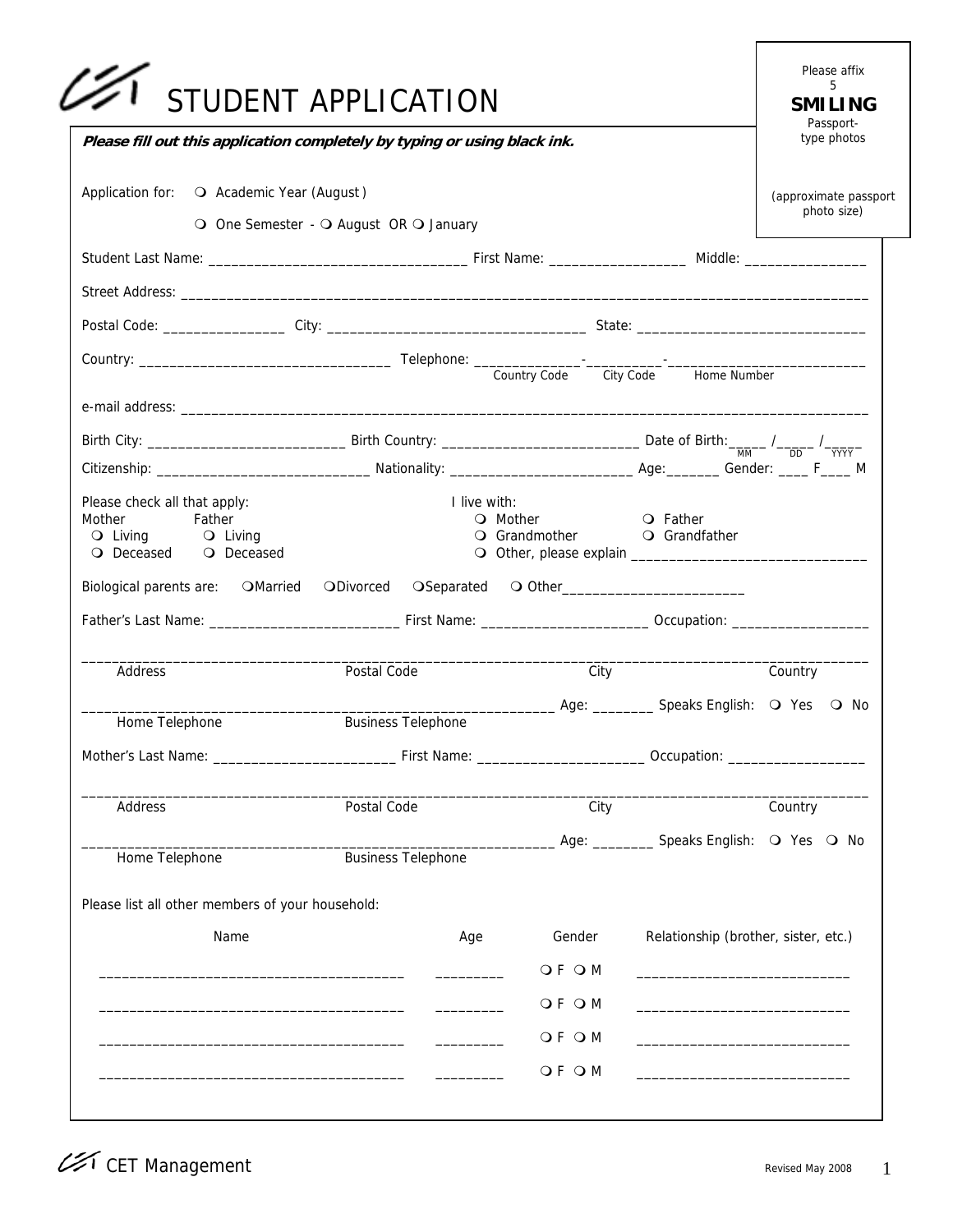### YOUR INTERESTS

| Please answer these questions truthfully.<br>Host Families are matched to you based on your answers to these questions.                        |                                     |                           |                                                                                                                                                                                                                                                          |  |  |  |  |
|------------------------------------------------------------------------------------------------------------------------------------------------|-------------------------------------|---------------------------|----------------------------------------------------------------------------------------------------------------------------------------------------------------------------------------------------------------------------------------------------------|--|--|--|--|
|                                                                                                                                                |                                     |                           |                                                                                                                                                                                                                                                          |  |  |  |  |
| How often do you participate? O Weekly                                                                                                         | O Monthly                           | O Holidays                | <b>O</b> Never                                                                                                                                                                                                                                           |  |  |  |  |
| How often would you be willing to participate with your Host Family? $\bigcirc$ Weekly $\bigcirc$ Monthly $\bigcirc$ Holidays $\bigcirc$ Never |                                     |                           |                                                                                                                                                                                                                                                          |  |  |  |  |
|                                                                                                                                                |                                     |                           |                                                                                                                                                                                                                                                          |  |  |  |  |
|                                                                                                                                                |                                     |                           | Please describe any religious practices you must observe while on the program: _______________________________                                                                                                                                           |  |  |  |  |
| Do you prefer a non-smoking home? O Yes O No (Please note that you <b>cannot</b> smoke while on this program.)                                 |                                     |                           |                                                                                                                                                                                                                                                          |  |  |  |  |
|                                                                                                                                                |                                     |                           |                                                                                                                                                                                                                                                          |  |  |  |  |
| Are you a vegetarian?<br>O Yes O No                                                                                                            |                                     |                           |                                                                                                                                                                                                                                                          |  |  |  |  |
|                                                                                                                                                |                                     |                           |                                                                                                                                                                                                                                                          |  |  |  |  |
|                                                                                                                                                |                                     |                           | In this section, place an "X" in front of the activities you enjoy. Circle the "X" of the 5 activities you enjoy most.                                                                                                                                   |  |  |  |  |
| Aerobics                                                                                                                                       | ____ Computers                      | _____ Ice Skating         | _____ Skiing-snow                                                                                                                                                                                                                                        |  |  |  |  |
| American Football                                                                                                                              | _____ Cooking                       | Martial Arts              | ____ Skiing-water                                                                                                                                                                                                                                        |  |  |  |  |
| ____ Archery                                                                                                                                   | Crafts                              | Modern Dance              | _____ Snowboarding                                                                                                                                                                                                                                       |  |  |  |  |
| __ Attend sport events                                                                                                                         | Debating                            | NASCAR                    | ______ Soccer                                                                                                                                                                                                                                            |  |  |  |  |
| Ballet                                                                                                                                         | Drama<br>$\mathcal{L}^{\text{max}}$ | _____ Painting            | ____ Swimming                                                                                                                                                                                                                                            |  |  |  |  |
| Ballroom Dancing                                                                                                                               | _____ Drawing                       | __ Photography            | ___ Tap Dance                                                                                                                                                                                                                                            |  |  |  |  |
| Baseball                                                                                                                                       | _____ Fishing                       | Dopular Music             | ____ Tennis                                                                                                                                                                                                                                              |  |  |  |  |
| Basketball                                                                                                                                     | __ Gardening                        | Reading                   | ___ Visiting Museums                                                                                                                                                                                                                                     |  |  |  |  |
| _____ Bicycling                                                                                                                                | ____ Going to movies                | Roller Blades             | ___ Volleyball                                                                                                                                                                                                                                           |  |  |  |  |
| Board/Card Games                                                                                                                               | ____ Golf                           | Running                   | ____ Volunteerism                                                                                                                                                                                                                                        |  |  |  |  |
| __ Camping                                                                                                                                     | _____ Gymnastics                    | ___ Sailing               | ____ Wrestling                                                                                                                                                                                                                                           |  |  |  |  |
| Chess                                                                                                                                          | __ Hiking                           | Scouts                    | __ Writing                                                                                                                                                                                                                                               |  |  |  |  |
| <b>Church Activities</b>                                                                                                                       | Horseback riding                    | ____ Singing              | $\overline{\phantom{a}}$ Other $\overline{\phantom{a}}$                                                                                                                                                                                                  |  |  |  |  |
| <b>Classical Music</b>                                                                                                                         | ____ Ice Hockey                     | _____ Skateboarding       | $\overline{\phantom{a}}$ Other $\overline{\phantom{a}}$                                                                                                                                                                                                  |  |  |  |  |
| In this section, place an "X" in front of your personality traits.                                                                             |                                     |                           |                                                                                                                                                                                                                                                          |  |  |  |  |
| Active                                                                                                                                         | __ Independent<br>____ Open         |                           | Reliable<br>$\rule{1em}{0.15mm}$ Shy                                                                                                                                                                                                                     |  |  |  |  |
| __ Bright                                                                                                                                      | Intellectual<br>_____ Optimistic    |                           | Sincere<br>Realistic                                                                                                                                                                                                                                     |  |  |  |  |
| ___ Curious                                                                                                                                    | Intelligent<br>____ Organized       |                           | Reserved<br>Spontaneous                                                                                                                                                                                                                                  |  |  |  |  |
| _ Friendly                                                                                                                                     | Mature<br>Patient                   |                           | Studious<br>Respectful                                                                                                                                                                                                                                   |  |  |  |  |
| _ Humorous                                                                                                                                     | Motivated<br>Quiet                  |                           | ___ Responsible<br>Talkative                                                                                                                                                                                                                             |  |  |  |  |
|                                                                                                                                                |                                     |                           |                                                                                                                                                                                                                                                          |  |  |  |  |
| FOREIGN LANGUAGES YOU SPEAK OR HAVE STUDIED:<br>Years of Study                                                                                 |                                     |                           | LIST MUSICAL INTRUMENTS YOU PLAY:                                                                                                                                                                                                                        |  |  |  |  |
| Language<br>English                                                                                                                            | Proficiency                         |                           |                                                                                                                                                                                                                                                          |  |  |  |  |
|                                                                                                                                                |                                     |                           |                                                                                                                                                                                                                                                          |  |  |  |  |
|                                                                                                                                                |                                     |                           |                                                                                                                                                                                                                                                          |  |  |  |  |
|                                                                                                                                                |                                     |                           |                                                                                                                                                                                                                                                          |  |  |  |  |
|                                                                                                                                                |                                     |                           |                                                                                                                                                                                                                                                          |  |  |  |  |
|                                                                                                                                                |                                     |                           |                                                                                                                                                                                                                                                          |  |  |  |  |
| tuition. Please only check "Yes" if you are serious about attending a private high school. Q Yes Q No                                          |                                     |                           | Tuition (U.S. Applicants only): Do you want to attend a private high school while staying in America? If you check "Yes"<br>then you will be sent to Coordinators that will more than likely place you in a private high school and you will have to pay |  |  |  |  |
|                                                                                                                                                |                                     |                           |                                                                                                                                                                                                                                                          |  |  |  |  |
| If you answered, "Yes". Which tuition range are you willing to pay?<br>○ Up to \$4,500                                                         | $\bigcirc$ \$4,500 to \$6,000       | $\bigcirc$ \$6,000 and up |                                                                                                                                                                                                                                                          |  |  |  |  |
|                                                                                                                                                |                                     |                           |                                                                                                                                                                                                                                                          |  |  |  |  |
|                                                                                                                                                |                                     |                           |                                                                                                                                                                                                                                                          |  |  |  |  |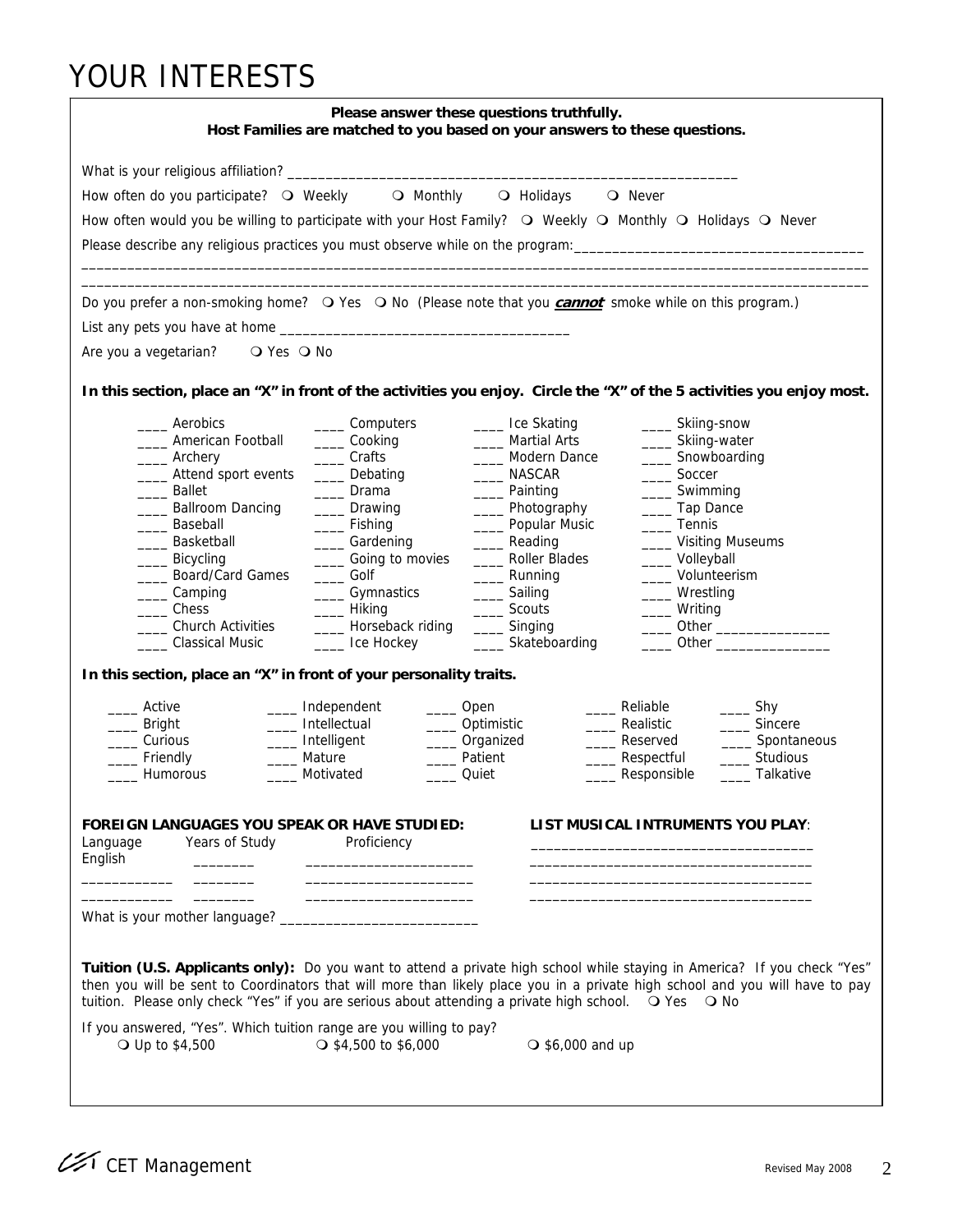### **QUESTIONNAIRE**

|    | This section is intended to let your future Host Family know something about your character, ideas and<br>experiences. Please answer the questions below as thoroughly as possible.                                                                                                                                                   |  |  |  |  |  |  |
|----|---------------------------------------------------------------------------------------------------------------------------------------------------------------------------------------------------------------------------------------------------------------------------------------------------------------------------------------|--|--|--|--|--|--|
| 1. | Besides the benefits of cultural exchange and the chance to perfect your foreign language skills, give at least two other<br>reasons why you want to study abroad.                                                                                                                                                                    |  |  |  |  |  |  |
| 2. | Living in a foreign country is difficult. It calls for the ability to adjust to and accept great differences. Why do you feel<br>you are mature enough to live in a foreign country?                                                                                                                                                  |  |  |  |  |  |  |
| 3. | Give an example of your openness to people and new ideas.                                                                                                                                                                                                                                                                             |  |  |  |  |  |  |
| 4. | Give an example of your sensitivity to the feelings of others.                                                                                                                                                                                                                                                                        |  |  |  |  |  |  |
| 5. | While you are living abroad, many things are likely to be very different from your own country. This can include foods,<br>your school, your Host Family's social standing, your Host Family's rules and expectations regarding curfews and your<br>household responsibilities. Describe how you plan to adjust to these differences. |  |  |  |  |  |  |
|    |                                                                                                                                                                                                                                                                                                                                       |  |  |  |  |  |  |
| 6. | What do you anticipate will be the three most difficult problems you will encounter? Give examples of how you will deal<br>with them.                                                                                                                                                                                                 |  |  |  |  |  |  |
|    | 2.<br>3.                                                                                                                                                                                                                                                                                                                              |  |  |  |  |  |  |
| 7. | What do you expect from your Host Family relationship? What can you contribute to this relationship?                                                                                                                                                                                                                                  |  |  |  |  |  |  |
| 8. | What do you think is unique and different about you?                                                                                                                                                                                                                                                                                  |  |  |  |  |  |  |
| 9. | Many students have dreams, aspirations and passionate pursuits.  Please describe any you have.                                                                                                                                                                                                                                        |  |  |  |  |  |  |
|    |                                                                                                                                                                                                                                                                                                                                       |  |  |  |  |  |  |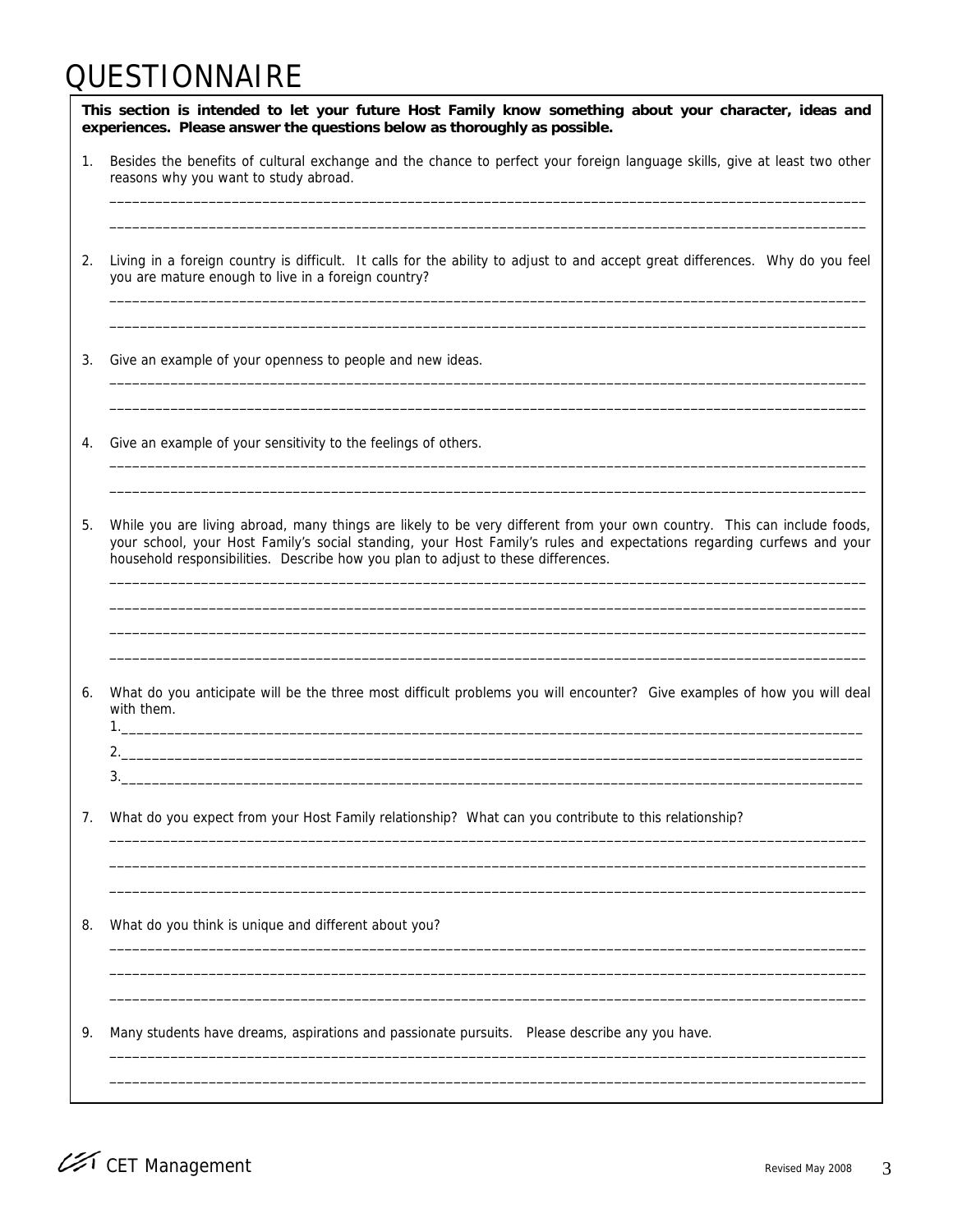# **QUESTIONNAIRE**

| 10. After you finish school, what are your career goals and describe how you will achieve them.     |
|-----------------------------------------------------------------------------------------------------|
| 11. If you could positively impact the global community, how would you do so?                       |
| 12. Describe any part-time jobs, work experience or volunteer experiences you may have had.         |
| 13. Describe the activities your family pursues together.                                           |
| 14. Have you ever lived outside your own country? (If yes, please answer where and when.)           |
|                                                                                                     |
| 15. Describe your foreign travel and international experiences.                                     |
| 16. Have you participated in an academic year program abroad previously? (If yes, please describe.) |
| 17. Is there anything you would like to add?                                                        |
|                                                                                                     |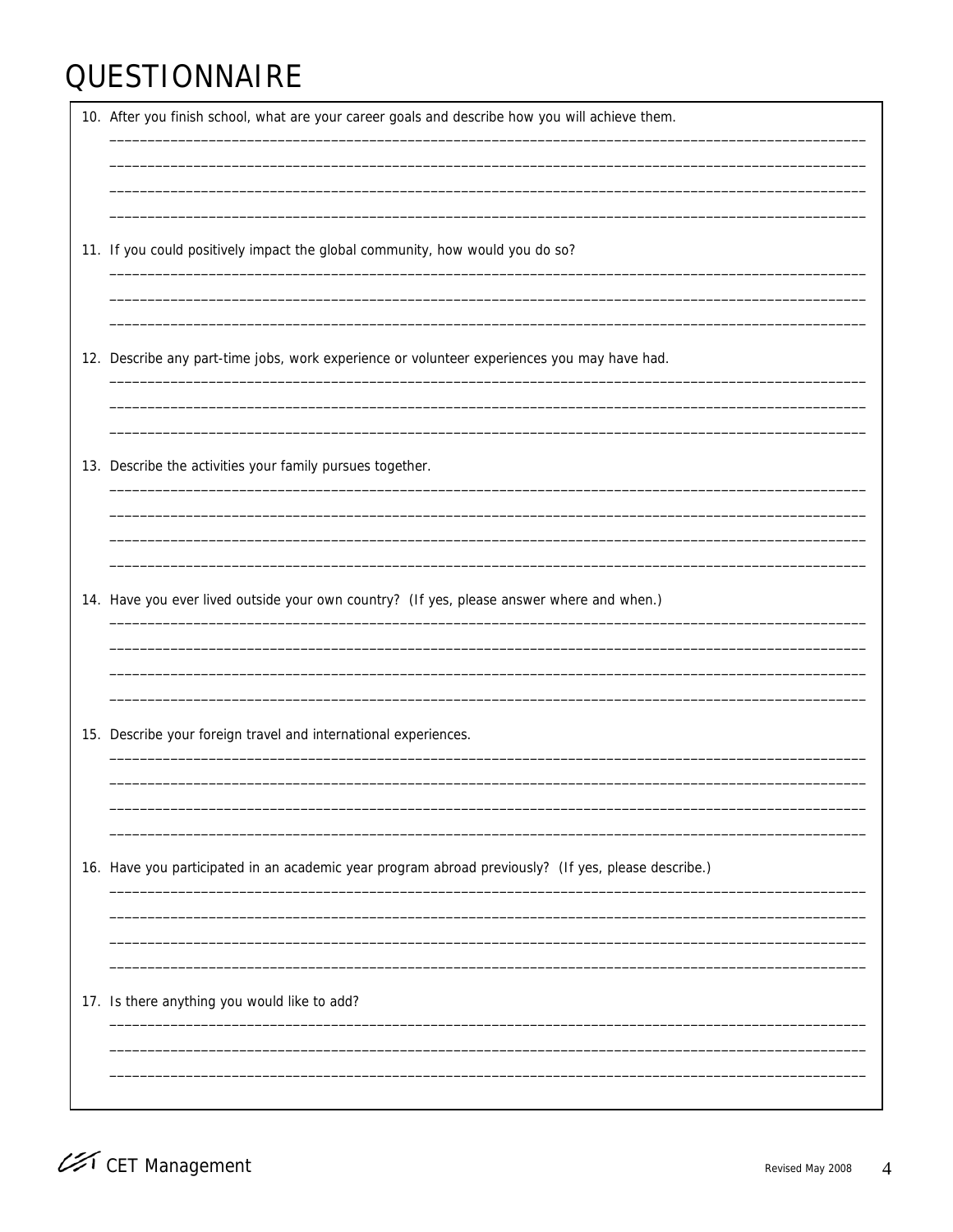## A LETTER FROM YOU

**This letter is the most important part of your application. Your letter will help the Host Family understand your true personality. Your letter should be as friendly and personal as possible. Do not repeat any information that has been provided in other sections of this application. Please sign only your first name to the letter.** 

This letter must be in English, in pen (please no marker) and neatly written by you. **Please limit your letter to one page.**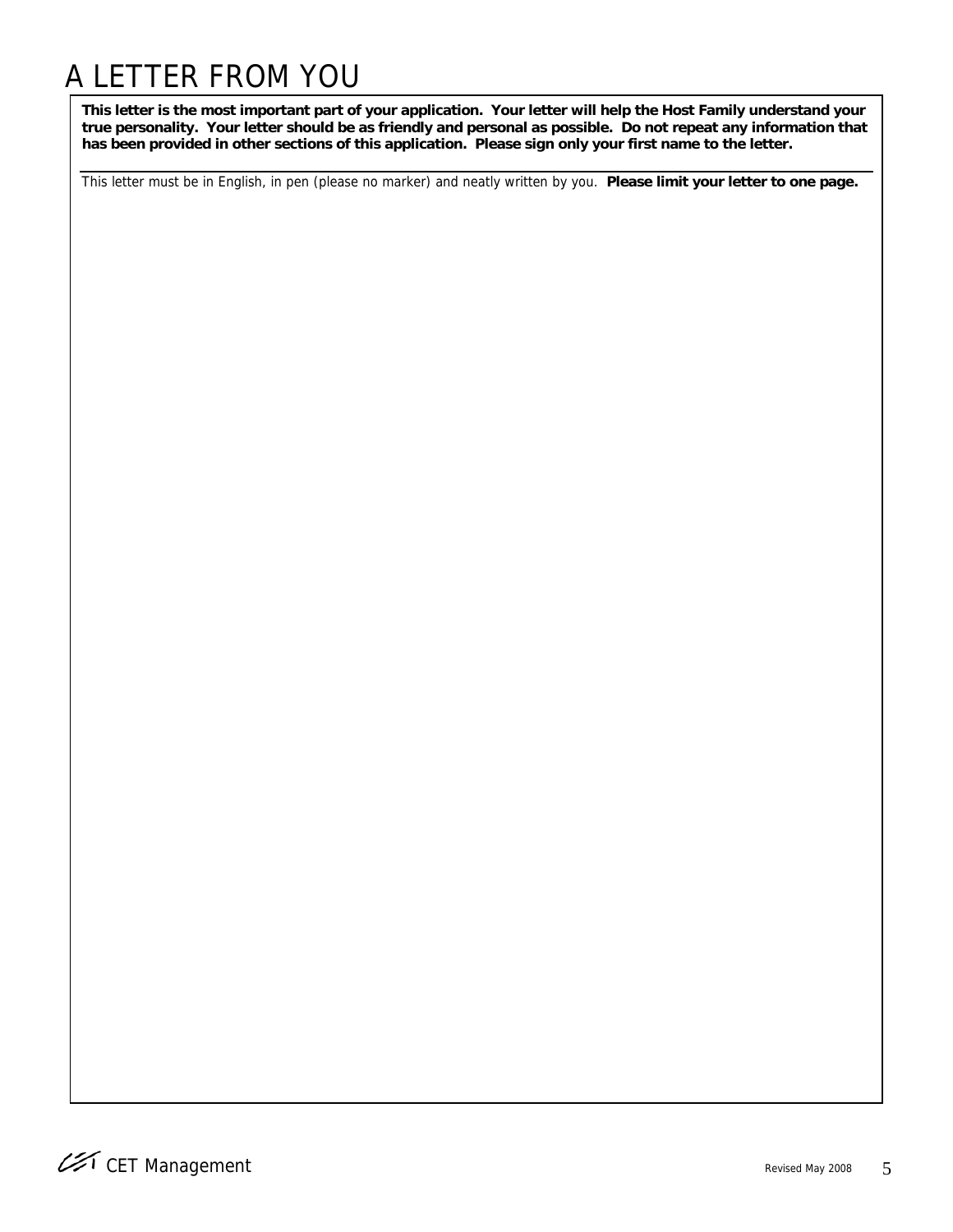# A LETTER FROM YOUR PARENTS

**This letter, along with your child's, will normally have the most influence on prospective families. To help the Host Family understand your child's personality, background, life-style and habits, you should provide detailed and personal data. Information that has been provided in other sections of this application should not be repeated. Please sign your complete name to the letter.** 

This letter must be in English, in pen (please no marker) and neatly written by your parents.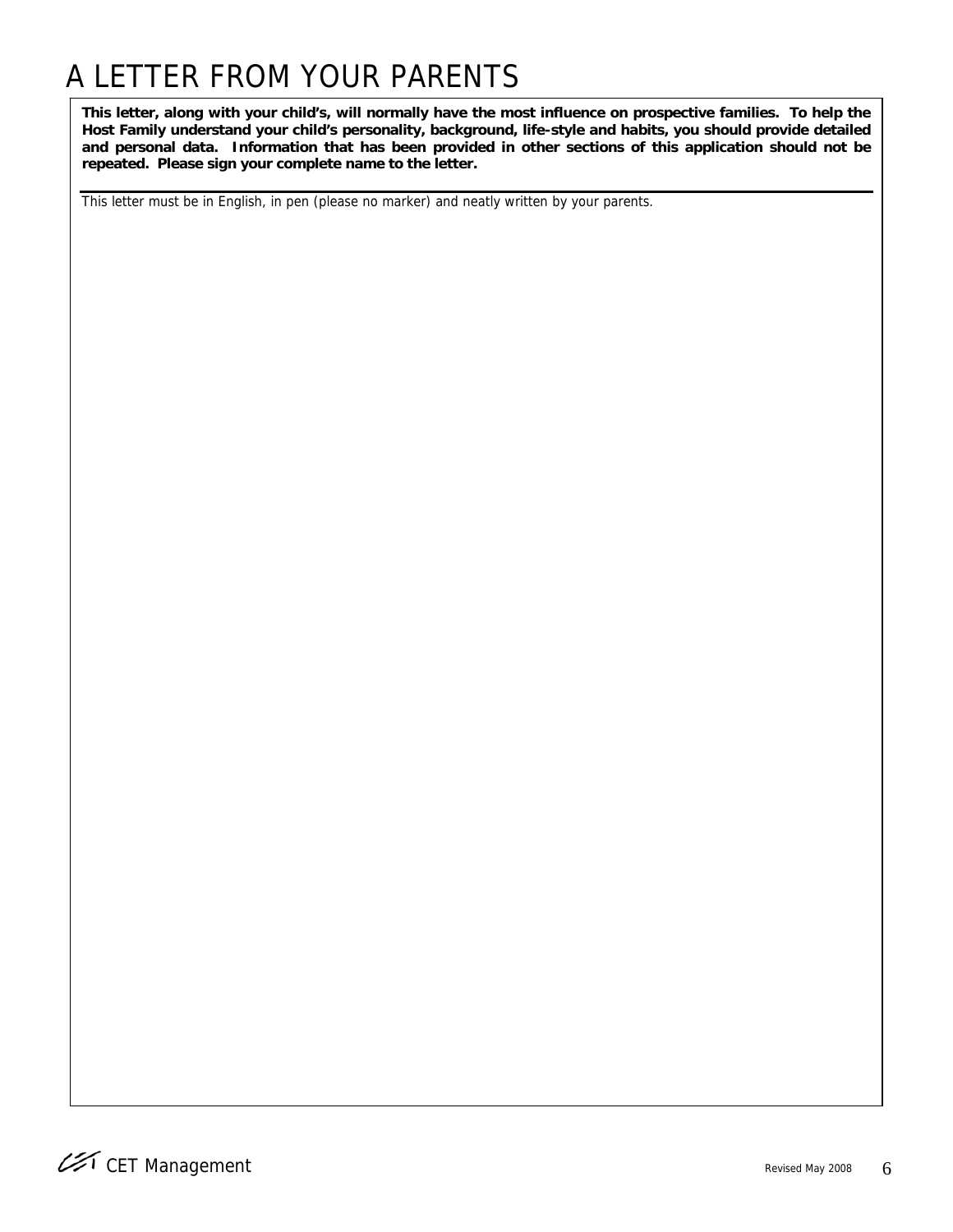# PHOTOS (Attach the required photos to the following 2 pages.)

| Please attach and describe current informative pictures of yourself, family, friends, special occasions, memorable events, etc.<br>Appropriate photos are those that can assist a Host Family in learning more about you and the way you live. |
|------------------------------------------------------------------------------------------------------------------------------------------------------------------------------------------------------------------------------------------------|
|                                                                                                                                                                                                                                                |
|                                                                                                                                                                                                                                                |
|                                                                                                                                                                                                                                                |
| <b>Photo Number 1</b><br>You and your family                                                                                                                                                                                                   |
|                                                                                                                                                                                                                                                |
|                                                                                                                                                                                                                                                |
|                                                                                                                                                                                                                                                |
|                                                                                                                                                                                                                                                |
|                                                                                                                                                                                                                                                |
|                                                                                                                                                                                                                                                |
|                                                                                                                                                                                                                                                |
|                                                                                                                                                                                                                                                |
| <b>Photo Number 2</b>                                                                                                                                                                                                                          |
| Your house                                                                                                                                                                                                                                     |
|                                                                                                                                                                                                                                                |
|                                                                                                                                                                                                                                                |
|                                                                                                                                                                                                                                                |
|                                                                                                                                                                                                                                                |
|                                                                                                                                                                                                                                                |
|                                                                                                                                                                                                                                                |
|                                                                                                                                                                                                                                                |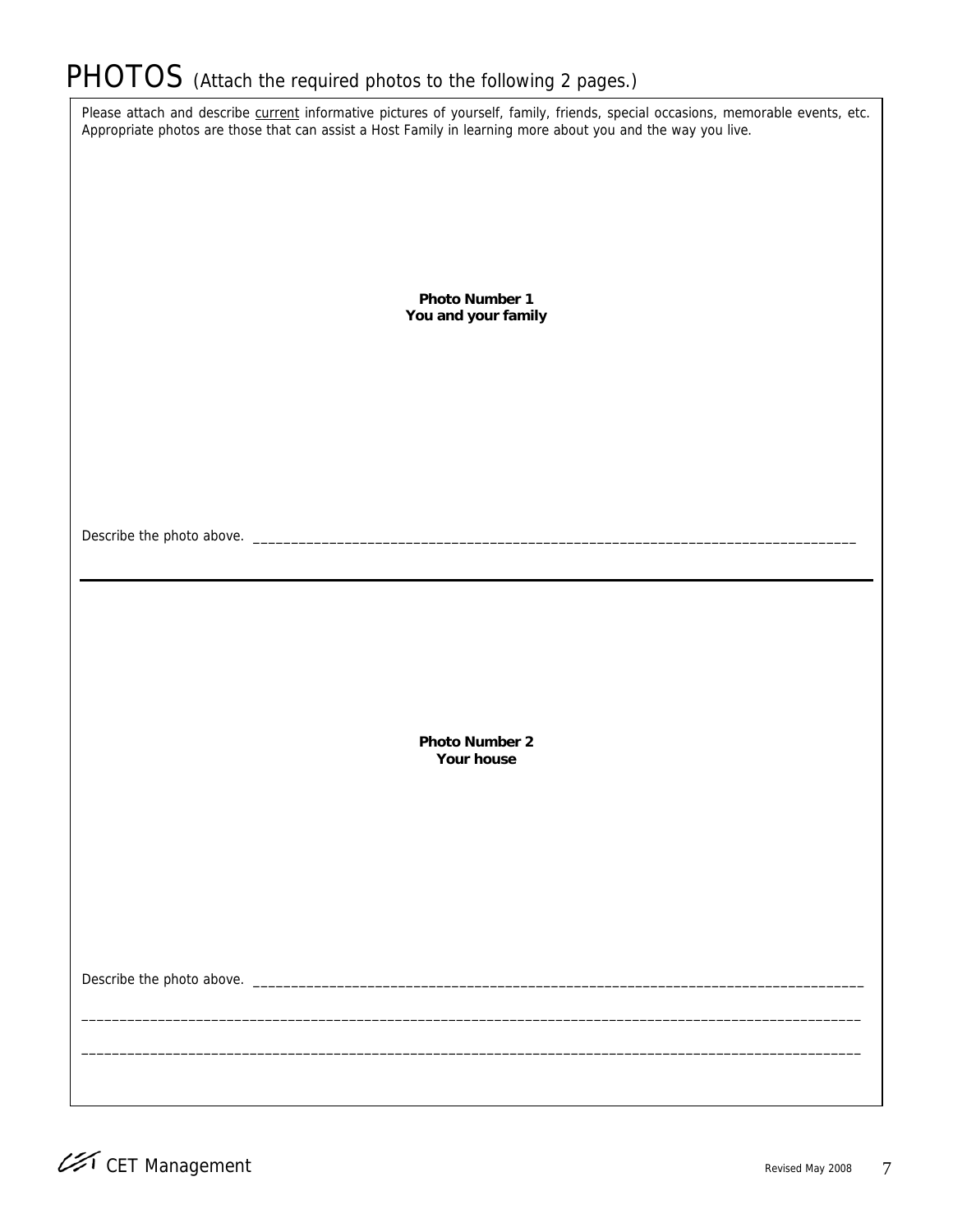### PHOTOS

| Please attach and describe current informative pictures of yourself, family, friends, special occasions, memorable events, etc.<br>Appropriate photos are those that can assist a Host Family in learning more about you and the way you live. |
|------------------------------------------------------------------------------------------------------------------------------------------------------------------------------------------------------------------------------------------------|
|                                                                                                                                                                                                                                                |
|                                                                                                                                                                                                                                                |
|                                                                                                                                                                                                                                                |
|                                                                                                                                                                                                                                                |
| <b>Photo Number 3</b><br>You and your friends                                                                                                                                                                                                  |
|                                                                                                                                                                                                                                                |
|                                                                                                                                                                                                                                                |
|                                                                                                                                                                                                                                                |
|                                                                                                                                                                                                                                                |
|                                                                                                                                                                                                                                                |
|                                                                                                                                                                                                                                                |
|                                                                                                                                                                                                                                                |
|                                                                                                                                                                                                                                                |
|                                                                                                                                                                                                                                                |
|                                                                                                                                                                                                                                                |
|                                                                                                                                                                                                                                                |
|                                                                                                                                                                                                                                                |
|                                                                                                                                                                                                                                                |
| Photo Number 4<br>You and your friends                                                                                                                                                                                                         |
|                                                                                                                                                                                                                                                |
|                                                                                                                                                                                                                                                |
|                                                                                                                                                                                                                                                |
|                                                                                                                                                                                                                                                |
|                                                                                                                                                                                                                                                |
|                                                                                                                                                                                                                                                |
|                                                                                                                                                                                                                                                |
|                                                                                                                                                                                                                                                |
|                                                                                                                                                                                                                                                |
|                                                                                                                                                                                                                                                |
|                                                                                                                                                                                                                                                |
|                                                                                                                                                                                                                                                |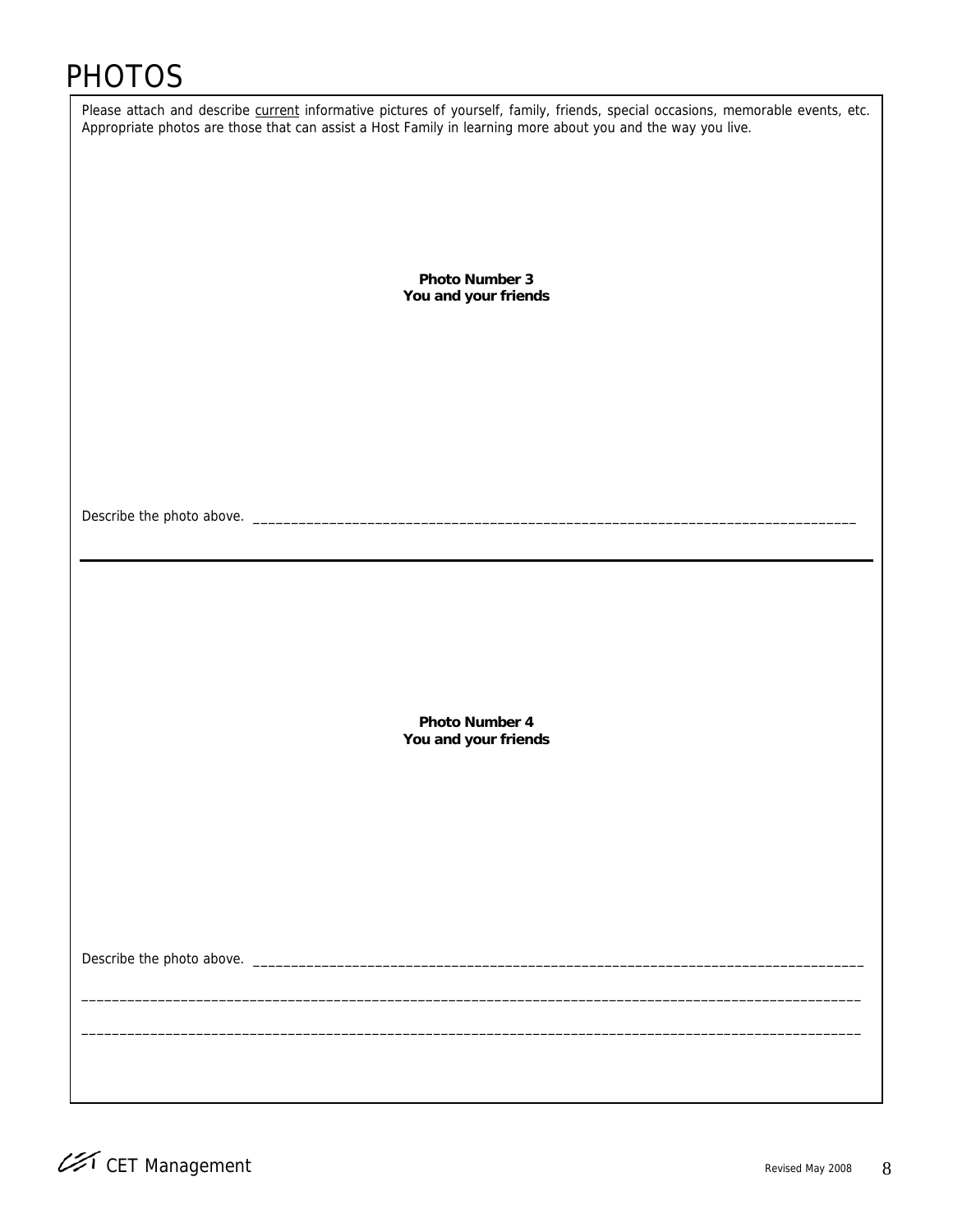#### 1. **CELL PHONES**

CETUSA has the right to limit and/or revoke cell phone privileges when in the student's best interest.

#### 2. **DANGEROUS ACTIVITIES**

Skydiving, hang gliding, glider riding, parachute jumping, parasailing, jet skiing, snowmobiling, bungee jumping and riding in hot air balloons are prohibited.

#### 3. **DRINKING**

The purchase, possession and/or use of alcoholic beverages, including beer and wine, are forbidden.

#### 4. **DRIVING**

Because of the danger involved and the lack of liability and insurance coverage, under no circumstances may a student drive a motorized vehicle for which an operator's license is required. However, students may participate in Driver's Training classes and take the driver's test provided:

- A. Driver's Education or Training may not be available in some states or regions. Foreign students are subject to the same guidelines as American students, which may include waiting lists and other restrictions.
- B. No local or state laws are violated in obtaining the license.
- C. The student's natural parent(s) and/or legal guardian(s) give written permission assuming all responsibility and liability for any violations, accidents, injuries, and any costs, legal and otherwise in the course of obtaining the driver's license.
- D. The Host Family and /or CET are not required to submit a statement assuming financial responsibility for the student to qualify for the driver's license.
- E. The student surrenders the driver's license to the CET Coordinator until he/she completes the CET academic year/semester program.

#### 5**. DRUGS**

 The purchase, possession and/or use of illegal (non-prescription) drugs are forbidden. Further, no association is to be maintained with anyone involved with drug use in any way. The use of any mind-altering prescription drugs such as anti-depressants, ADD or ADHD medications or any drugs that treat compulsive behavior are also forbidden.

#### 6**. EXTENSIONS**

A student on the fall semester program may transfer to the year program by applying and paying the difference in fees plus the established surcharge only if there is no change of host family and school. Any student extending his/her stay beyond the scheduled return will be considered terminated from the program and the Immigration and Naturalization Service will be notified that CET is no longer responsible for the student.

#### 7. **FINAL AUTHORITY**

- A. Students must respect all decisions made by CET and its coordinators or staff.
- B. CET reserves the right to dismiss a student from the program, if there should arise, in the judgment of CET officials, a condition likely to be detrimental to the health of the student.
- C. CET reserves the right to dismiss a student from the program should the student violate the Standards of Conduct or for other disciplinary problems.

#### 8. **HITCHHIKING**

Hitchhiking is extremely dangerous. Students are not permitted to hitchhike, either alone or with friends.

#### 9. **HOST FAMILY REGULATIONS**

Each host family has rules and regulations which help it to function effectively. It is imperative that each student makes every effort possible to understand what his/her family expects. Each student must be respectful of his/her Host Family and the rules that govern the household. Activities must be approved by the Host Family. At all times the student's Host Family must know where the student is, with whom and when the student will return.

#### 10. **INTERNET AND E-MAIL**

While the use of the Internet and e-mail is generally deemed acceptable, it may also be detrimental to a student's program. Students must respect and abide by host family and school rules in relationship to use of computer, Internet and e-mail.

#### 11. **LAW VIOLATIONS**

 If a student admits to a criminal law violation, or is arrested and charged, or if reliable information is received that the student will be arrested and charged, the student will be returned to his/her home country as soon as legally possible. Students are expected to obey all laws of the host country, state, city and community.

#### 12. **LEAVING THE PROGRAM**

A student may not leave the program at any time without the expressed written consent of CET. Students are not permitted to return home during the program. Doing so will be considered leaving the program. When a student leaves the program, except for emergencies, he/she may not return to the program. The student may temporarily return home due to death or serious illness in the immediate family or for other bona fide emergency situations as determined by CET.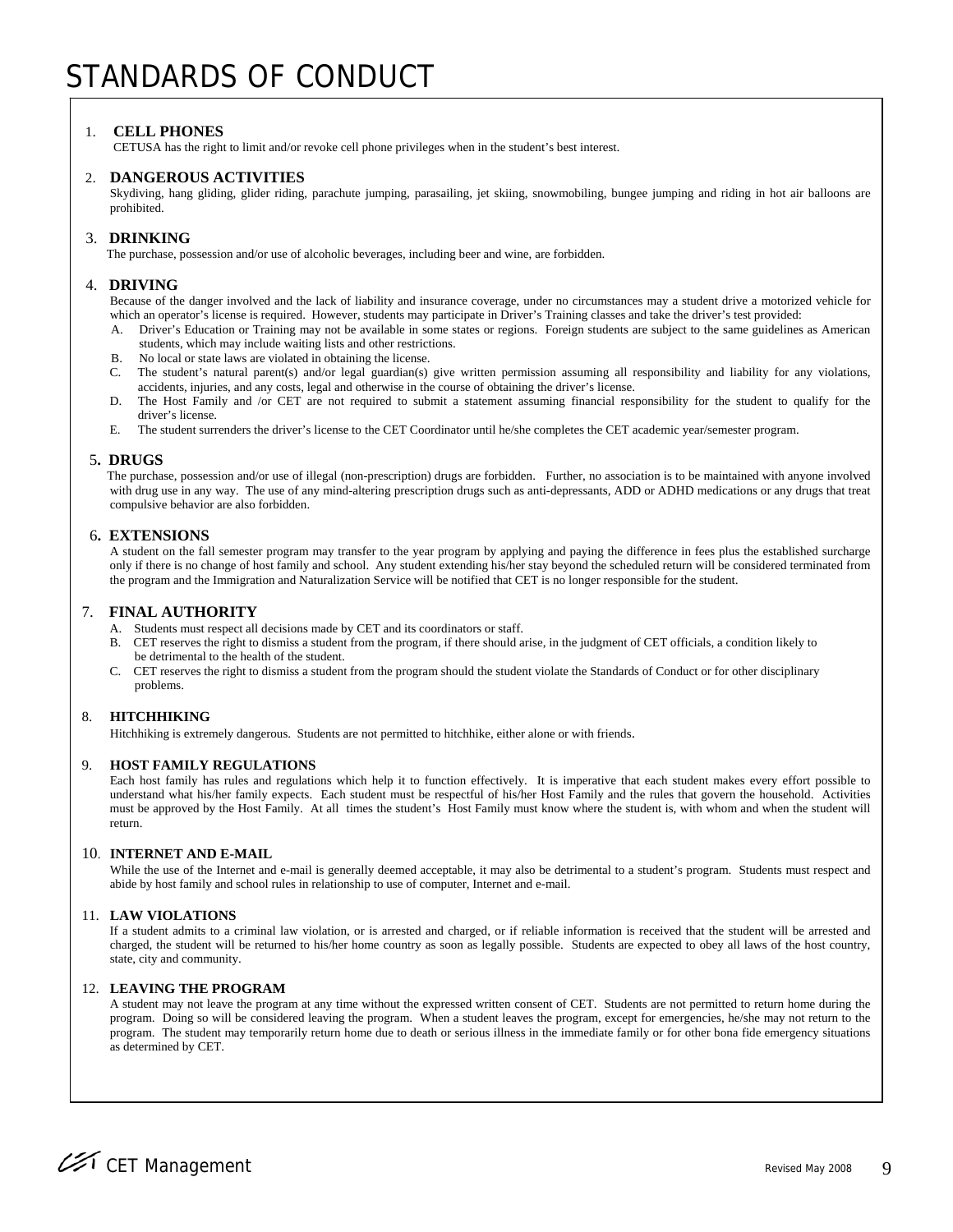### STANDARDS OF CONDUCT, Continued

#### 13. **MONEY**

 Because each student is responsible to purchase his/her personal items, clothing, entertainment, etc., each student is required to have at his/her disposal, a minimum of \$200 each month. Each student is responsible for his/her own spending money. CET is not responsible for any lost or stolen money. It is against CET regulations for a student to place his/her money in the host family's bank account. Further, no student shall lend to, or borrow from any member of his/her host family.

#### 14. **PORNOGRAPHY**

Purchase, possession and/or downloading of pornography is not permitted.

#### 15. **SCHOOL**

- A. The student is on an Exchange-Visitor or Student Visa and must attend school regularly and obey all school rules.
- B. The student is expected to show an interest in his/her schoolwork and make an effort to do his/her best.
- C. If, in the school's or CET's opinion, the student needs a language tutor to succeed in class(es), CET will help to arrange for such a tutor. The cost for tutoring will be the sole responsibility of the student's natural parents.
- D. If the student is given a failing mark in attitude as an official complaint from the school, he/she will be returned to his/her home country.
- E. Dismissal from school will result in dismissal from the program.

#### 16. **SEX**

 The exchange experience is not intended to be a time in which romantic attachments are formed. The exchange student is an ambassador of his/her country. Therefore, it is extremely important that the student's moral behavior be beyond reproach at all times. If it is found that a student is involved in a sexual relationship while sponsored by the CET program, that student may be returned to his/her own country immediately. If it is found that a student is pregnant or has caused a pregnancy while sponsored through the CET program, that student will be dismissed from the program.

#### 17. **SMOKING**

Purchase, possession and/or use of tobacco products are forbidden.

#### 18. **TRAVEL**

Students will be permitted to travel while in the host country only according to the following conditions:

- A. If with the host family and if longer than overnight, the CET Coordinator must be informed of dates and a phone contact where the student can be reached in case of emergency. Travel for more than two nights with host family or any other travel more than one night requires a Travel Release form be submitted 2 weeks in advance of the travel.
- B. If with another family, the host family must approve and the same regulations as "A" above apply.
- C. School and group-sponsored trips are permitted. Again, the host family must approve and the CET Coordinator must be notified.
- D. If independently to visit another family, the inviting family must confirm the invitation with the host family and the CET Coordinator.
- E. Travel by air, bus or train in the US, UK or Canada is permitted only under the following conditions:
	- Chaperoned group trips.
	- 2. Direct trips from departure point to destination, to be met by family visited.

F. For travel outside of the U.S., the DS-2019 form must be signed by an Academic Year Program office staff before travel is permitted.

Note: Refer to your Handbook for details regarding authorization to travel. Unauthorized travel may be cause for dismissal from the program.

#### 19. **WORK AND JOBS**

Students sponsored by CET are in the host country on an Exchange-Visitor Visa. It is against the law for an exchange student to hold a job or seek employment. Exceptions to this may be baby-sitting, lawn mowing or other odd jobs which might be offered to the student by his/her host family or the host family acquaintances.

#### 20**. VISITS FROM RELATIVES AND FRIENDS**

Visits from relatives and friends are prohibited prior to the last 2 weeks of the program. Earlier visits often result in disruption of the student/host family adaptation process. In the event a student placement is jeopardized by a visit from home, CET will not guarantee another host family placement. Approval of host family must be obtained prior to the visit and guests may not expect that host families will be able to accommodate them. Visits home are prohibited.

#### **AGREEMENT**

We, the student and parent(s) or legal guardian, have read and understand all of the above. We agree to obey these rules and understand that disobeying them will result in the student's dismissal from the program and being returned to his/her home country. We also understand and acknowledge that U.S. Host Families are volunteers and are **not** monetarily compensated.

| Signature of Student                  | Date |
|---------------------------------------|------|
| Signature of Father or Legal Guardian | Date |
| Signature of Mother or Legal Guardian | Date |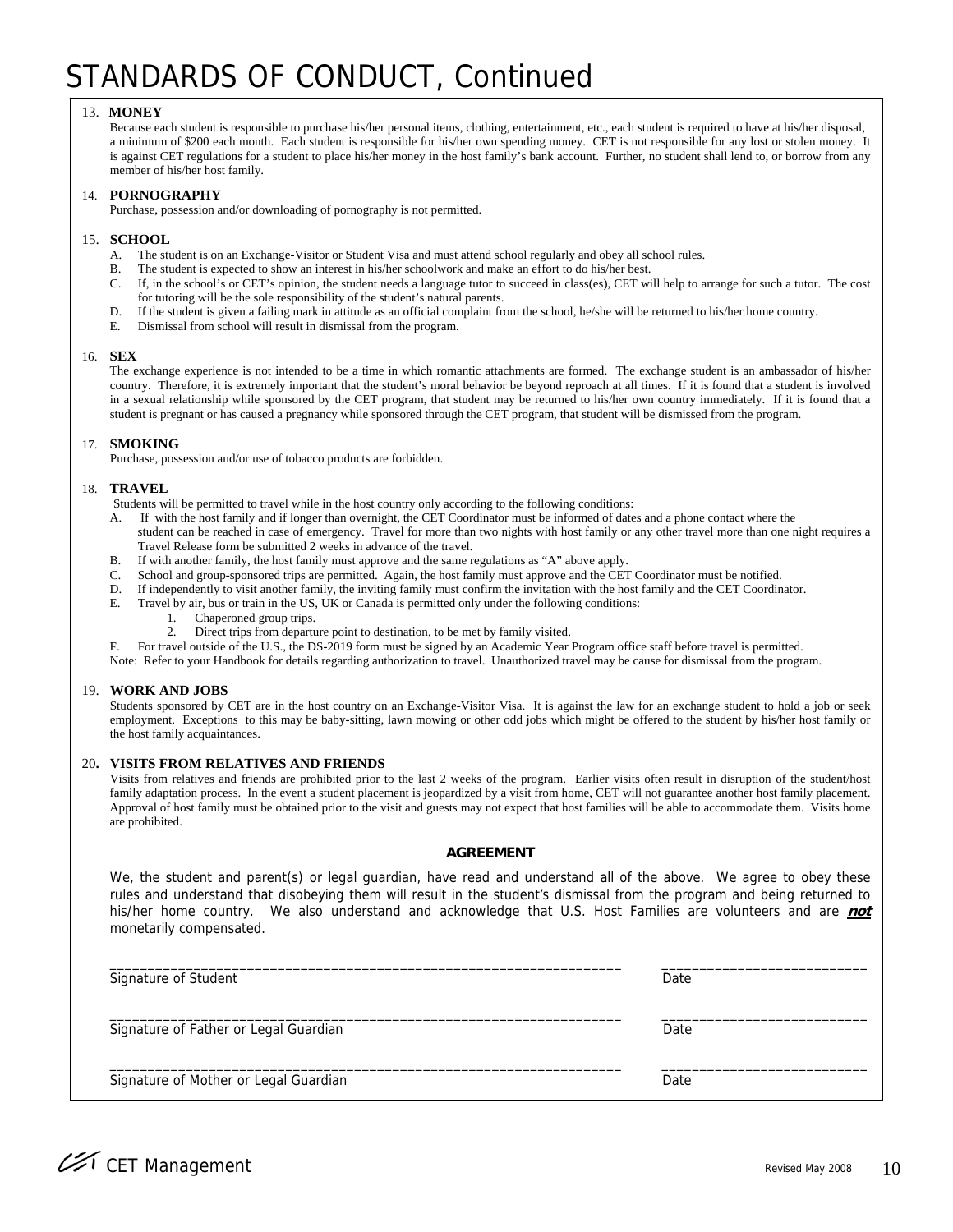#### **LIABILITY RELEASE**

We, the undersigned, as the participant, and the parent(s) or legal guardian(s) of a participant in a program organized and directed by CET Management (CET), hereby release CET, its Officers, Board of Directors, Agents, Coordinators and Schools where the participant may be assigned, from any and all current and future claims, charges, costs and/or causes of action for loss of property, personal injury, illness, accident or death sustained by the participant for the duration of the CET program, whether covered by insurance or not. We further understand and agree we are responsible for any loss, damage or injury caused by the participant in the CET exchange program.

We understand and agree that the participant will be subject to authorities and teachers of the school where he/she may be assigned and that he/she must follow the rules set forth by the Host Family with whom he/she may live.

#### **CONDITIONS OF APPLICATION**

We have read and understand the Standards of Conduct and agree that the participant must follow and abide by these rules and regulations as outlined.

We understand that CET does not guarantee the participant will obtain a diploma, play on any sports team or live in a home without pets.

As the parent(s) or legal guardian(s) of the participant we agree to supply our child with a minimum of \$200 per month in spending money to cover his/her needs and expenses for the duration of his/her exchange program and return home. We understand and agree that CET is not responsible for my/our child's money or personal property, whether lost or stolen, while he/she is participating in the CET exchange program. Further, we understand and agree that should there be a geographical move of my/our child, for any reason whatsoever, the cost of transportation shall be borne by the participant.

We grant CET permission to use photographs, or any other materials in which the participant may appear, for promotional or publicity of the organization's programs.

If we have personally misrepresented, or have knowledge of misrepresentation of any portion of this application, we understand that CET has the option of immediately dismissing the participant from the CET program and repatriating the participant. In the event of repatriation, we shall bear all costs incurred and understand that any and all program fees are nonrefundable.

\_\_\_\_\_\_\_\_\_\_\_\_\_\_\_\_\_\_\_\_\_\_\_\_\_\_\_\_\_\_\_\_\_\_\_\_\_\_\_\_\_\_\_\_\_\_\_\_\_\_\_\_\_\_\_\_\_\_\_\_ \_\_\_\_\_\_\_\_\_\_\_\_\_\_\_\_\_\_\_\_\_\_\_\_\_\_\_\_\_

\_\_\_\_\_\_\_\_\_\_\_\_\_\_\_\_\_\_\_\_\_\_\_\_\_\_\_\_\_\_\_\_\_\_\_\_\_\_\_\_\_\_\_\_\_\_\_\_\_\_\_\_\_\_\_\_\_\_\_\_ \_\_\_\_\_\_\_\_\_\_\_\_\_\_\_\_\_\_\_\_\_\_\_\_\_\_\_\_\_

\_\_\_\_\_\_\_\_\_\_\_\_\_\_\_\_\_\_\_\_\_\_\_\_\_\_\_\_\_\_\_\_\_\_\_\_\_\_\_\_\_\_\_\_\_\_\_\_\_\_\_\_\_\_\_\_\_\_\_\_ \_\_\_\_\_\_\_\_\_\_\_\_\_\_\_\_\_\_\_\_\_\_\_\_\_\_\_\_\_

**\_\_\_\_\_\_\_\_\_\_\_\_\_\_\_\_\_\_\_\_\_\_\_\_\_\_\_\_\_\_\_\_\_\_\_\_\_\_\_\_\_\_\_\_\_\_\_\_\_\_\_ \_\_\_\_\_\_\_\_\_\_\_\_\_\_\_\_\_\_\_\_\_\_\_\_\_** 

Signature of Student Date Communications and Date Date Date Date Date Date

Signature of Father or Legal Guardian Date Controller and Date Date Date Date Date

Signature of Mother or Legal Guardian Date Controller and Date Date Date

#### **TERMINATION OF PROGRAM**

I/We understand that my/our child's CET Management Program terminates 7 days following the last official day of school or at the time of his/her group departure and return to home country, whichever is earlier. CET does not accept any responsibility for students who remain within the country as tourists for longer than the stipulated time period.

Signature of Student Date

Signature of Father or Legal Guardian Date Controller and Date Date Date Date

\_\_\_\_\_\_\_\_\_\_\_\_\_\_\_\_\_\_\_\_\_\_\_\_\_\_\_\_\_\_\_\_\_\_\_\_\_\_\_\_\_\_\_\_\_\_\_\_\_\_\_\_\_\_\_\_\_\_\_\_ \_\_\_\_\_\_\_\_\_\_\_\_\_\_\_\_\_\_\_\_\_\_\_\_\_\_\_\_\_ Signature of Mother or Legal Guardian Date **Date** Date Date

\_\_\_\_\_\_\_\_\_\_\_\_\_\_\_\_\_\_\_\_\_\_\_\_\_\_\_\_\_\_\_\_\_\_\_\_\_\_\_\_\_\_\_\_\_\_\_\_\_\_\_\_\_\_\_\_\_\_\_\_ \_\_\_\_\_\_\_\_\_\_\_\_\_\_\_\_\_\_\_\_\_\_\_\_\_\_\_\_\_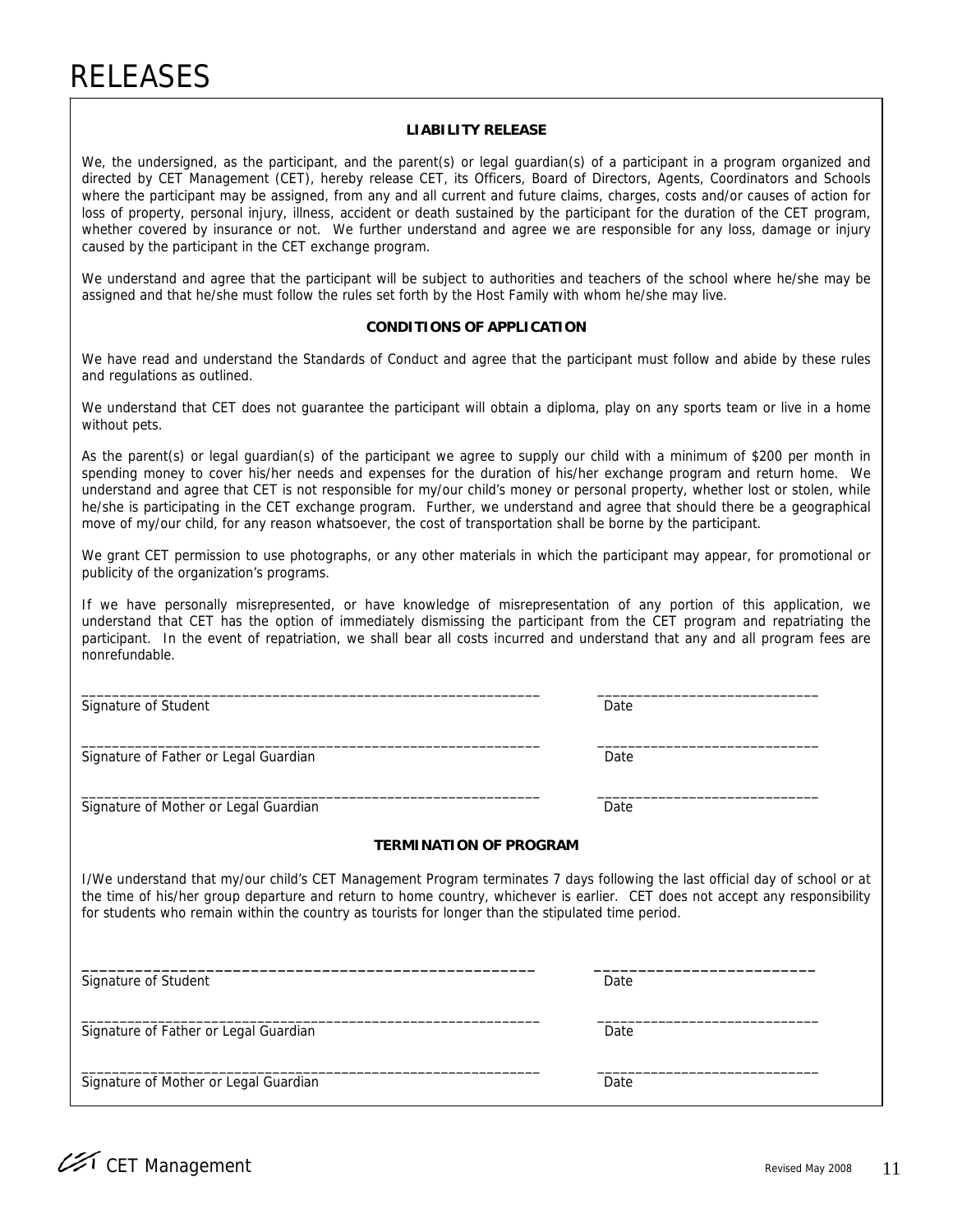#### **MEDICAL RELEASE**

In case of illness, accident or injury, I/We grant permission to CET Management (CET), its representatives, the high school where my/our child is enrolled, and/or my/our child's Host Family to authorize examination and treatment for my/our child, by qualified medical personnel.

I/We also grant CET, the high school where my/our child is enrolled, and his/her Host Family, all necessary permissions to act as legal guardians, especially in emergencies, whether medical or other, including surgical operations or any other treatment.

This authorization also grants permission to release information regarding my/our child in order to receive any and all inoculations or immunizations required by federal, state and/or school authorities for participation in the CET program.

This Medical Release Authorization shall be valid for the entire duration of the CET program in which my/our child is participating.

 $\Box$  . The contribution of the contribution of the contribution of the contribution of the contribution of the contribution of the contribution of the contribution of the contribution of the contribution of the contributi

 $\Box$  . The contribution of the contribution of the contribution of the contribution of the contribution of the contribution of the contribution of the contribution of the contribution of the contribution of the contributi

Signature of Father or Legal Guardian Date Controller and Date Date Date Date Date

Signature of Mother or Legal Guardian Date Controller and Date Date Date Date

#### **TRAVEL AUTHORIZATION**

I/We authorize CET Management (CET), its representatives, and my/our child's Host Family to allow my/our child to travel, within the guidelines as established in the CET Standards of Conduct.

This authorization does not eliminate the necessity of obtaining our signature(s) on a Travel Release Form at the time of any CET approved travel for the duration of my/our child's participation in this program.

 $\_$  , and the set of the set of the set of the set of the set of the set of the set of the set of the set of the set of the set of the set of the set of the set of the set of the set of the set of the set of the set of th

Signature of Father or Legal Guardian Date Controller and Date Date Date Date Date

 $\_$  , and the set of the set of the set of the set of the set of the set of the set of the set of the set of the set of the set of the set of the set of the set of the set of the set of the set of the set of the set of th Signature of Mother or Legal Guardian Date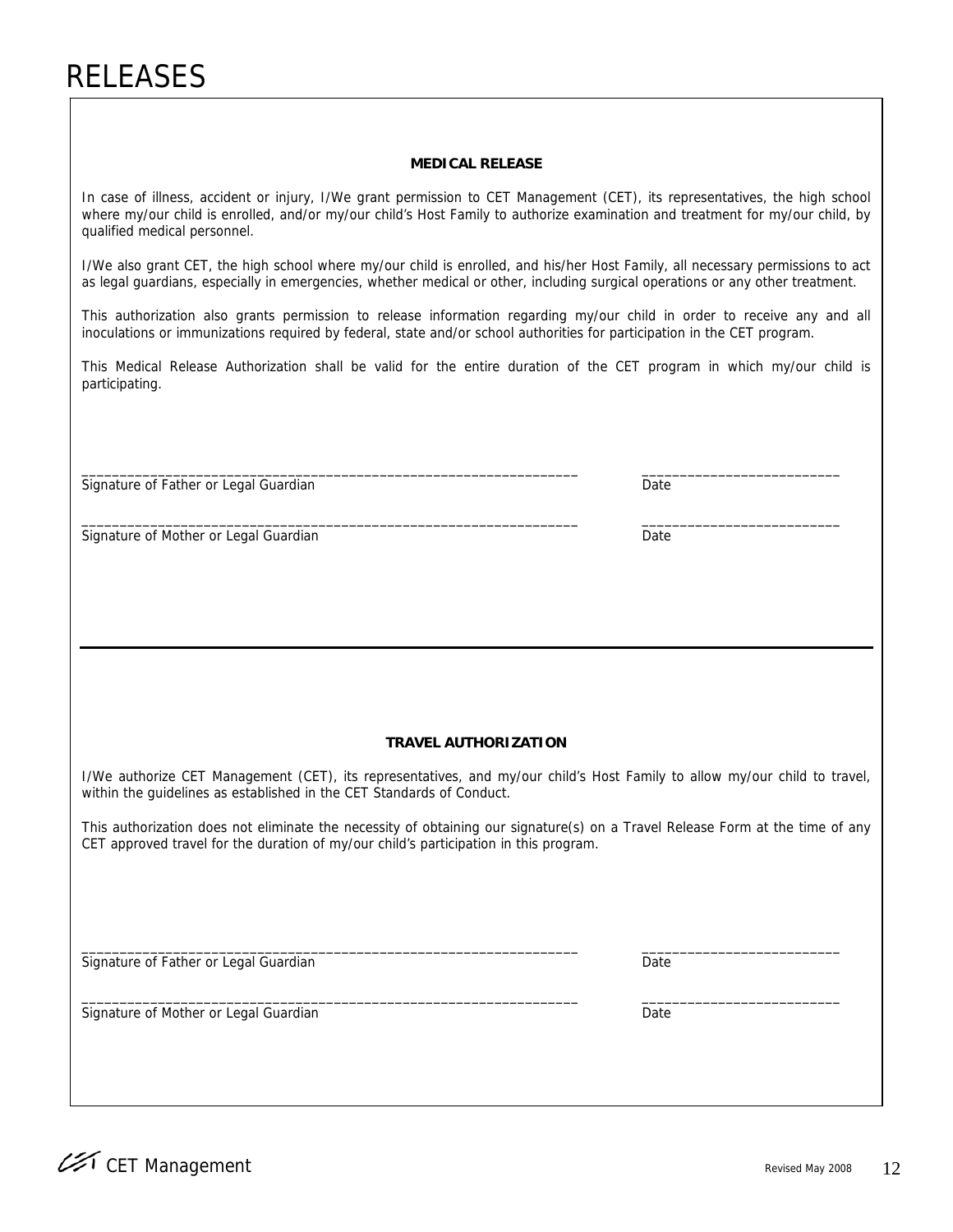### MEDICAL INFORMATION

| Student Name: The Contract of the Contract of the Contract of the Contract of the Contract of the Contract of the Contract of the Contract of the Contract of the Contract of the Contract of the Contract of the Contract of |            |     |                                                                                                                   |             |         |    | Date of Birth: $\frac{1}{2}$ / $\frac{1}{2}$ |  |
|-------------------------------------------------------------------------------------------------------------------------------------------------------------------------------------------------------------------------------|------------|-----|-------------------------------------------------------------------------------------------------------------------|-------------|---------|----|----------------------------------------------|--|
|                                                                                                                                                                                                                               |            |     | PHYSICAL EXAMINATION OF STUDENT<br>(This examination is to be done by a Medical Doctor and completed in English.) |             |         | MM | DD YEAR                                      |  |
|                                                                                                                                                                                                                               |            |     |                                                                                                                   |             |         |    |                                              |  |
| <b>Visual Acuity</b>                                                                                                                                                                                                          |            |     |                                                                                                                   |             | Hearing |    |                                              |  |
| (Without Correction) $R_{\text{max}}/L_{\text{max}}$ L _____ /_____                                                                                                                                                           |            |     |                                                                                                                   |             |         |    |                                              |  |
| (With Correction) $R_{\_}$ /_____ L ____ /_____                                                                                                                                                                               |            |     |                                                                                                                   |             |         |    |                                              |  |
|                                                                                                                                                                                                                               |            |     |                                                                                                                   |             |         |    |                                              |  |
|                                                                                                                                                                                                                               |            |     |                                                                                                                   |             |         |    |                                              |  |
|                                                                                                                                                                                                                               |            |     |                                                                                                                   |             |         |    |                                              |  |
|                                                                                                                                                                                                                               |            |     |                                                                                                                   |             |         |    |                                              |  |
|                                                                                                                                                                                                                               |            |     |                                                                                                                   |             |         |    |                                              |  |
|                                                                                                                                                                                                                               |            |     |                                                                                                                   |             |         |    |                                              |  |
|                                                                                                                                                                                                                               |            |     |                                                                                                                   |             |         |    |                                              |  |
| Is this student physically able to participate in sports? OYES                                                                                                                                                                |            |     | <b>ONO</b><br><b>STUDENT'S MEDICAL HISTORY</b>                                                                    |             |         |    |                                              |  |
|                                                                                                                                                                                                                               |            |     | Please mark answer yes or no<br>If you answered "yes", please explain to the right.                               |             |         |    |                                              |  |
|                                                                                                                                                                                                                               | <b>Yes</b> | No. |                                                                                                                   | Explanation |         |    |                                              |  |
| Kidney Disease                                                                                                                                                                                                                |            |     |                                                                                                                   |             |         |    |                                              |  |
| Congenital anomalies                                                                                                                                                                                                          |            |     |                                                                                                                   |             |         |    |                                              |  |
| Neurological disorders                                                                                                                                                                                                        |            |     |                                                                                                                   |             |         |    |                                              |  |
| Eye problems                                                                                                                                                                                                                  |            |     |                                                                                                                   |             |         |    |                                              |  |
| Hospitalization                                                                                                                                                                                                               |            |     |                                                                                                                   |             |         |    |                                              |  |
| Pulmonary disease<br>Cardiac disease                                                                                                                                                                                          |            |     |                                                                                                                   |             |         |    |                                              |  |
| Endocrine disorder                                                                                                                                                                                                            |            |     |                                                                                                                   |             |         |    |                                              |  |
| Eating disorder                                                                                                                                                                                                               |            |     |                                                                                                                   |             |         |    |                                              |  |
| Menstrual disorder                                                                                                                                                                                                            |            |     |                                                                                                                   |             |         |    |                                              |  |
| Orthopedic problems                                                                                                                                                                                                           |            |     |                                                                                                                   |             |         |    |                                              |  |
| Convulsions                                                                                                                                                                                                                   |            |     |                                                                                                                   |             |         |    |                                              |  |
| Operations                                                                                                                                                                                                                    |            |     |                                                                                                                   |             |         |    |                                              |  |
| Mental disorders                                                                                                                                                                                                              |            |     |                                                                                                                   |             |         |    |                                              |  |
| ADD or ADHD                                                                                                                                                                                                                   |            |     |                                                                                                                   |             |         |    |                                              |  |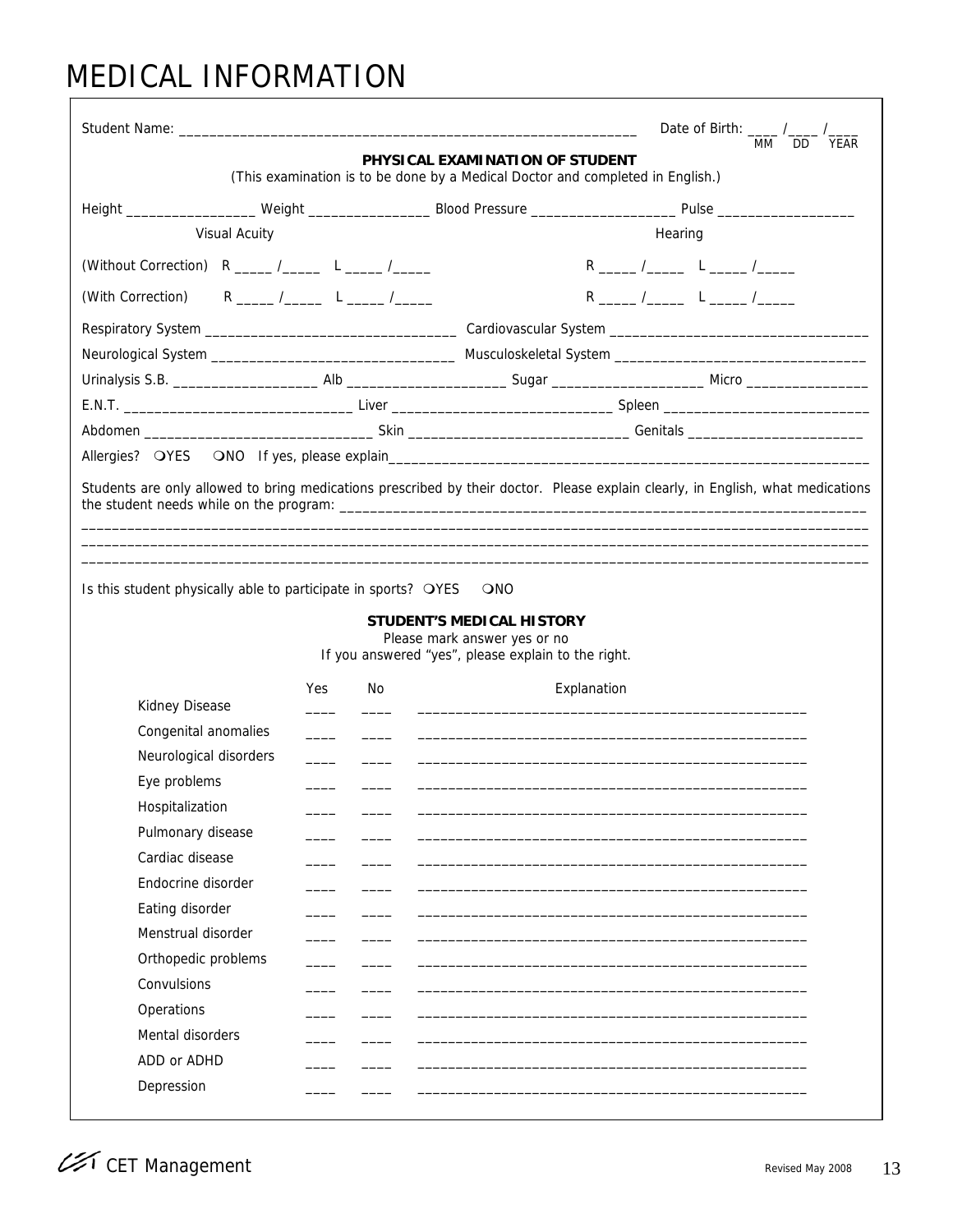### **IMMUNIZATION RECORD**

| All immunizations must be completed before student arrives in the U.S. |  |  |
|------------------------------------------------------------------------|--|--|
|------------------------------------------------------------------------|--|--|

|  | <b>Student Name:</b>                                                                                                                                                                                                                             |               | Date of Birth: $\frac{\ }{\ }$ / ___ / ___ |                                                                                  |                                                                    |                                                                          |  |  |  |
|--|--------------------------------------------------------------------------------------------------------------------------------------------------------------------------------------------------------------------------------------------------|---------------|--------------------------------------------|----------------------------------------------------------------------------------|--------------------------------------------------------------------|--------------------------------------------------------------------------|--|--|--|
|  | Vaccine<br>Give date each dose given                                                                                                                                                                                                             | 1st           | 2nd                                        | 3rd                                                                              | 4th                                                                | 5th                                                                      |  |  |  |
|  | Polio (TOPV)                                                                                                                                                                                                                                     | __ /__ /__    | $\frac{1}{2}$                              | $\frac{1}{\sqrt{2}}$                                                             | $\frac{1}{1-\epsilon}$                                             | $\frac{1}{\sqrt{2}}$                                                     |  |  |  |
|  | DTaP and/or TD (Diphtheria<br>Tetanus & Pertussis) OR<br>(Tetanus and Diphtheria)                                                                                                                                                                | ___ /___ /___ |                                            | $\frac{1}{\sqrt{2}}$                                                             |                                                                    |                                                                          |  |  |  |
|  | Measles (Rubeola/10 day/red)                                                                                                                                                                                                                     |               |                                            | $\frac{\frac{1}{2}}{2}$                                                          | If no immunization, give date when student had measles             |                                                                          |  |  |  |
|  | Rubella (German, 3 day)                                                                                                                                                                                                                          |               |                                            | $\frac{\frac{1}{2}}{2}$                                                          | If no immunization, give date when student had rubella             |                                                                          |  |  |  |
|  | <b>Mumps</b>                                                                                                                                                                                                                                     |               |                                            | $\frac{\frac{1}{2}}{2}$                                                          | If no immunization, give date when student had mumps               |                                                                          |  |  |  |
|  | Hepatitis A                                                                                                                                                                                                                                      |               |                                            |                                                                                  |                                                                    |                                                                          |  |  |  |
|  | <b>Hepatitis B</b>                                                                                                                                                                                                                               |               |                                            |                                                                                  |                                                                    |                                                                          |  |  |  |
|  | Varicella (Chicken Pox)                                                                                                                                                                                                                          |               |                                            | $pos \t -\t/ -\t/ -\t/ -\t$                                                      | If no immunization, give date when student has chicken             |                                                                          |  |  |  |
|  | Meningococcal                                                                                                                                                                                                                                    | $\frac{1}{2}$ |                                            |                                                                                  |                                                                    |                                                                          |  |  |  |
|  | IMMUNIZATIONS REQUIRED FOR SCHOOL ADMISSION INTO AMERICAN HIGH SCHOOLS                                                                                                                                                                           |               |                                            |                                                                                  |                                                                    |                                                                          |  |  |  |
|  | 1. Polio (trivalent Oral-TOPV)                                                                                                                                                                                                                   |               |                                            |                                                                                  |                                                                    | : at least 3 doses - additional doses required if last dose was received |  |  |  |
|  | 2. Diptheria-Tetanus-Pertussis (DTaP)<br>Or                                                                                                                                                                                                      |               | before 4 years of age                      |                                                                                  | : at least 4 doses; booster required within past 10 years          |                                                                          |  |  |  |
|  | Tetanus and Diptheria (Td)<br>3. Measles (Rubella, 10--day)                                                                                                                                                                                      |               | : at least 3 doses                         | disease verified by a physician plus one dose                                    | : two doses on or after one year of age OR laboratory-confirmed    |                                                                          |  |  |  |
|  | 4. Rubella (German measles, 3-day)                                                                                                                                                                                                               |               |                                            | disease verified by a physician plus one dose                                    | : two doses on or after one year of age OR laboratory-confirmed    |                                                                          |  |  |  |
|  | 5. Mumps vaccine                                                                                                                                                                                                                                 |               |                                            | disease verified by a physician plus one dose                                    | : two doses on or after one year of age OR laboratory-confirmed    |                                                                          |  |  |  |
|  | 6. Hepatitis A                                                                                                                                                                                                                                   |               | : two doses                                |                                                                                  |                                                                    |                                                                          |  |  |  |
|  | 7. Hepatitis B<br>8. Varicella (Chicken Pox)                                                                                                                                                                                                     |               | : three doses recommended                  |                                                                                  | : one dose on or after one year of age, but prior to age 13 OR two |                                                                          |  |  |  |
|  |                                                                                                                                                                                                                                                  |               |                                            |                                                                                  |                                                                    | doses administered at least 28 days apart after age 13 OR laboratory-    |  |  |  |
|  | 9. Meningococcal                                                                                                                                                                                                                                 |               |                                            | confirmed disease verified by a physician<br>school entry (approximately age 15) |                                                                    | : one dose at age 11-12 years or to unvaccinated adolescents at high     |  |  |  |
|  | Tuberculosis (TB) Skin Test Date: __/_/__/___ Results: __Positive ___ Negative OR BCG Test Date: __/__/__<br>(MUST be within past six months)                                                                                                    |               |                                            |                                                                                  |                                                                    |                                                                          |  |  |  |
|  |                                                                                                                                                                                                                                                  |               |                                            |                                                                                  |                                                                    |                                                                          |  |  |  |
|  | I, the undersigned, have given a thorough physical examination and reviewed the medical history of this student. I certify that<br>all important medical information has been included, and that the above information is complete and accurate. |               |                                            |                                                                                  |                                                                    |                                                                          |  |  |  |
|  |                                                                                                                                                                                                                                                  |               |                                            |                                                                                  |                                                                    |                                                                          |  |  |  |
|  |                                                                                                                                                                                                                                                  |               |                                            |                                                                                  |                                                                    |                                                                          |  |  |  |
|  |                                                                                                                                                                                                                                                  |               |                                            |                                                                                  |                                                                    |                                                                          |  |  |  |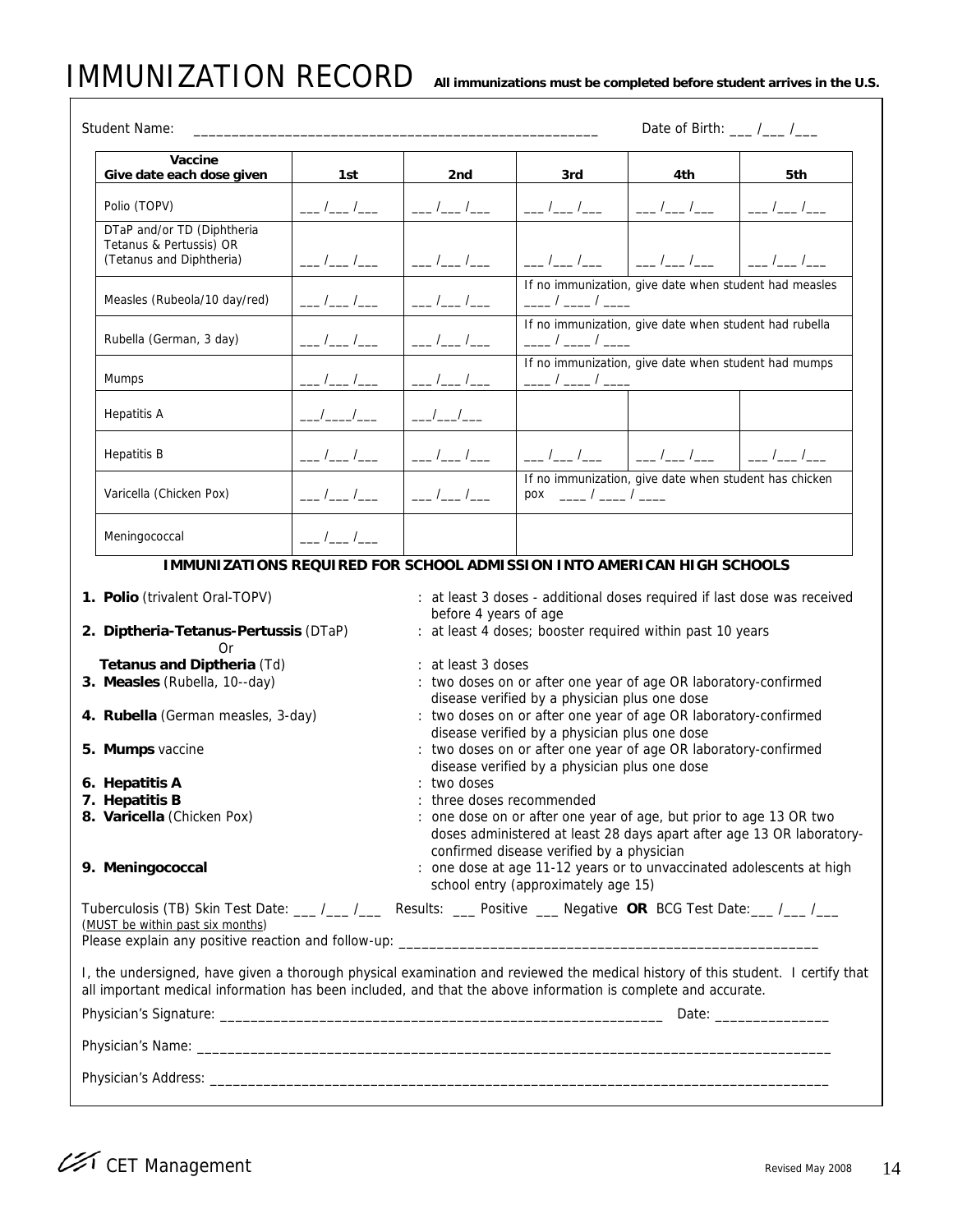### Letter of Recommendation - To be completed by a school official.

| 2. How many years have you known this student? ____ years.<br>3. How many years of English has the student had? ____ years.<br>4. What type of instruction was the English? O Classroom O Private Lessons |
|-----------------------------------------------------------------------------------------------------------------------------------------------------------------------------------------------------------|
|                                                                                                                                                                                                           |
|                                                                                                                                                                                                           |
|                                                                                                                                                                                                           |
|                                                                                                                                                                                                           |
| 5. How many days per week were the lessons? ______                                                                                                                                                        |
| 6. What type of school has the student primarily attended? OBoarding OPublic OPrivate OOther ________________                                                                                             |
| 7. What year in school is student currently attending?  Q9  Q10  Q11  Q12<br>Next Year? 09 010 011 012                                                                                                    |
| 8. How many formal years of school has this student completed? O9 O10 O11 O12                                                                                                                             |
| 9. How many years are required for graduation? ____ years.                                                                                                                                                |
| 10. Has the student graduated secondary school? OYES<br><b>ONO</b>                                                                                                                                        |
| 11. Please indicate the student's academic standing in his/her class:                                                                                                                                     |
| O Top 10%<br>$\overline{\mathrm{O}}$ Top 50%<br>$\overline{\mathrm{O}}$ Top 25%                                                                                                                           |
| 12. Does this student have a history of continuous absence from school?<br>OYES<br><b>ONO</b>                                                                                                             |
|                                                                                                                                                                                                           |
|                                                                                                                                                                                                           |
|                                                                                                                                                                                                           |
|                                                                                                                                                                                                           |
|                                                                                                                                                                                                           |
| 18. Based on your knowledge of this student, how would you evaluate his/her potential success as an exchange student?                                                                                     |
| O Very Good<br>O Good<br>O Average<br>O Poor                                                                                                                                                              |
|                                                                                                                                                                                                           |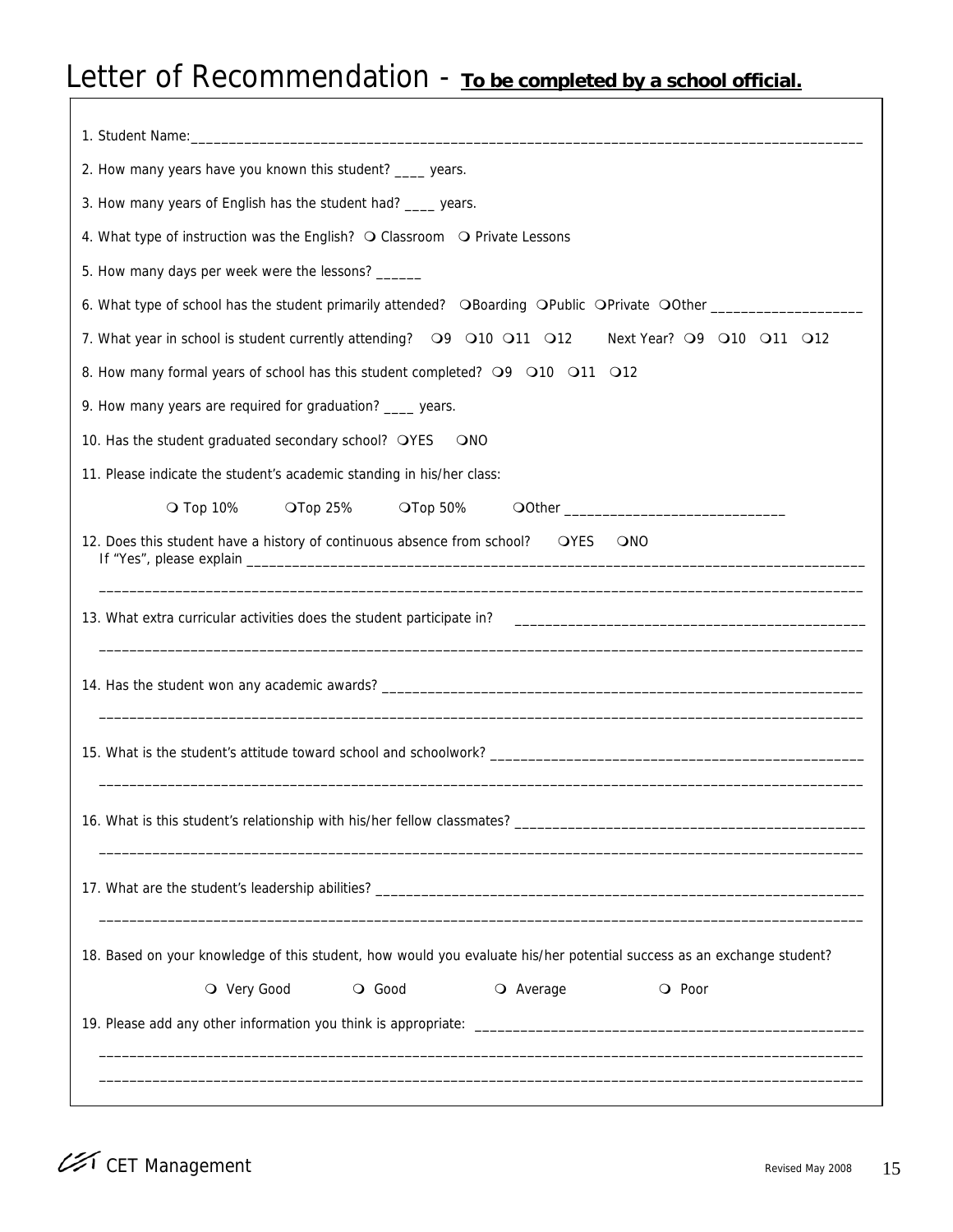# ACADEMICS - **To be completed by a school official. Three years of grades required.**

 **In English, please list the grading scale next to the corresponding grades listed on the left.** 

| <b>Grading Scale</b> |   | Foreign<br><b>Grading Scale</b> |
|----------------------|---|---------------------------------|
|                      |   |                                 |
| Excellent            |   |                                 |
| Above Average        | B |                                 |
| Average              |   |                                 |
| Poor                 |   |                                 |
| Fail                 |   |                                 |

Students are required to have a B- or better academic average over the most recent 3 years.

In the boxes below, please list in English the courses taken and the grades received from the  $7<sup>th</sup>$  level to the present using the grading system as listed above. **IMPORTANT: PLEASE ATTACH A COPY OF SCHOOL REPORT MENTIONED BELOW.** 

| Calendar Year: 200_ School Grade: ______  |                      |                               |                | Calendar Year: 200_ School Grade: _____   |                      |                               |                         |
|-------------------------------------------|----------------------|-------------------------------|----------------|-------------------------------------------|----------------------|-------------------------------|-------------------------|
| Courses                                   | Hours<br>per<br>Week | 1/ <sub>2</sub> Year<br>Grade | Final<br>Grade | Courses                                   | Hours<br>per<br>Week | 1/ <sub>2</sub> Year<br>Grade | <b>Final Grade</b>      |
|                                           |                      |                               |                |                                           |                      |                               |                         |
|                                           |                      |                               |                |                                           |                      |                               |                         |
|                                           |                      |                               |                |                                           |                      |                               |                         |
| Calendar Year: 200__ School Grade: ______ |                      |                               |                | Calendar Year: 200_ School Grade: _______ |                      |                               |                         |
| Courses                                   | Hours<br>per<br>Week | $1/2$ Year<br>Grade           | Final<br>Grade | Courses                                   | Hours<br>per<br>Week | $1/2$ Year<br>Grade           | Final<br>Grade          |
|                                           |                      |                               |                |                                           |                      |                               |                         |
|                                           |                      |                               |                |                                           |                      |                               |                         |
|                                           |                      |                               |                |                                           |                      |                               |                         |
|                                           |                      |                               |                |                                           |                      |                               |                         |
|                                           |                      |                               |                |                                           |                      |                               | Place<br>Official       |
|                                           |                      |                               |                |                                           |                      |                               | School<br>Stamp<br>Here |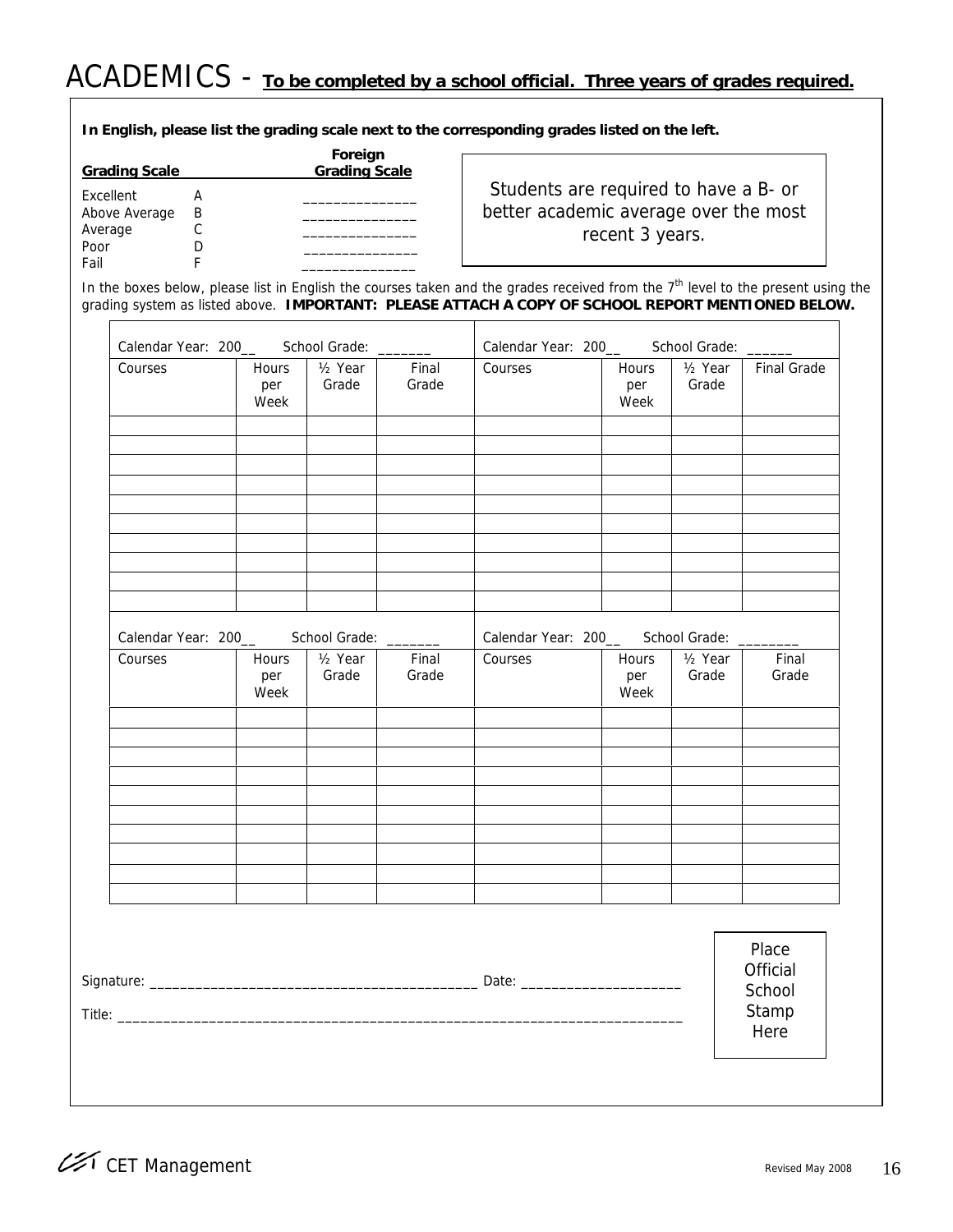### ENGLISH ORAL INTERVIEW

**Please circle the score (1 to 10) which best describes this student's ability to understand and speak English. Use the guidelines next to each score for your evaluation.** 

#### STUDENT'S NAME: \_\_\_\_\_\_\_

- **10 Absolute proficiency in English.** Student is able to both understand and converse, dealing with abstract terms. Thinks in English.
- **9 Student possesses near fluency.** Sentence structures are near perfect. Can understand and respond to difficult questions. English knowledge includes abstract terms. Will have no problem at all in communication when he/she arrives in the country he/she is going to.
- **8 English responses, although not perfect, come naturally.** In other words, student responds clearly in English. Has good vocabulary and understands almost everything. Can respond intelligently, but needs improvement.
- **7 Student can understand most.** Speaking ability is good, but needs practice. Student can go beyond basic responses. Knows many words, but needs to think before responding.
- **6 Student understands basic English.** Vocabulary deals with everyday common terms. Thinks quickly but it is evident that he/she is translating. Gets lost when conversation departs from basics. Makes mistakes, but is understandable. Can carry on a conversation.
- **5 Student can understand much more than he/she can communicate, however makes an effort.**  Can respond in some sentence forms even if grammar and structure are not perfect.
- **4 Student evidently understands basic English sentences and is able to respond even if only in words.** Grammar and sentence structure are poor, but understandable. A few weeks of total immersion in English will improve his/her ability.

**3 Student understands words, but not sentence thoughts.** Speaking ability is limited to a few words.

 **2 Student understands a few words, but has little or no ability to communicate.** Student may also refuse to use English.

\_\_\_\_\_\_\_\_\_\_\_\_\_\_\_\_\_\_\_\_\_\_\_\_\_\_\_\_\_\_\_\_\_\_\_\_\_\_\_\_\_\_\_\_\_\_\_\_\_\_\_\_\_\_\_\_\_\_\_\_\_\_\_\_\_\_\_\_\_\_\_\_\_\_\_\_\_\_\_\_\_\_\_\_\_\_\_\_\_\_\_\_\_\_\_\_\_\_\_\_\_\_\_ \_\_\_\_\_\_\_\_\_\_\_\_\_\_\_\_\_\_\_\_\_\_\_\_\_\_\_\_\_\_\_\_\_\_\_\_\_\_\_\_\_\_\_\_\_\_\_\_\_\_\_\_\_\_\_\_\_\_\_\_\_\_\_\_\_\_\_\_\_\_\_\_\_\_\_\_\_\_\_\_\_\_\_\_\_\_\_\_\_\_\_\_\_\_\_\_\_\_\_\_\_\_\_

\_\_\_\_\_\_\_\_\_\_\_\_\_\_\_\_\_\_\_\_\_\_\_\_\_\_\_\_\_\_\_\_\_\_\_\_\_\_\_\_\_\_\_\_\_\_\_\_\_\_\_\_\_\_\_\_\_\_\_\_\_\_\_\_\_\_\_\_\_\_\_\_\_\_\_\_\_\_\_\_\_\_\_\_\_\_\_\_\_\_\_\_\_\_\_\_\_\_\_\_\_\_\_ \_\_\_\_\_\_\_\_\_\_\_\_\_\_\_\_\_\_\_\_\_\_\_\_\_\_\_\_\_\_\_\_\_\_\_\_\_\_\_\_\_\_\_\_\_\_\_\_\_\_\_\_\_\_\_\_\_\_\_\_\_\_\_\_\_\_\_\_\_\_\_\_\_\_\_\_\_\_\_\_\_\_\_\_\_\_\_\_\_\_\_\_\_\_\_\_\_\_\_\_\_\_\_

 **1 Student cannot understand and knows little or no English.** 

Please give your reasons for this score and any suggestions you may have for this student.

Briefly describe your relationship with this student.

Name of Interviewer: \_\_\_\_\_\_\_\_\_\_\_\_\_\_\_\_\_\_\_\_\_\_\_\_\_\_\_\_\_\_\_\_\_\_\_\_\_\_\_\_\_\_\_\_\_\_\_\_\_\_\_\_\_\_\_\_ Date: \_\_\_\_\_\_\_\_\_\_\_\_\_\_\_\_\_\_\_\_\_\_\_

Position: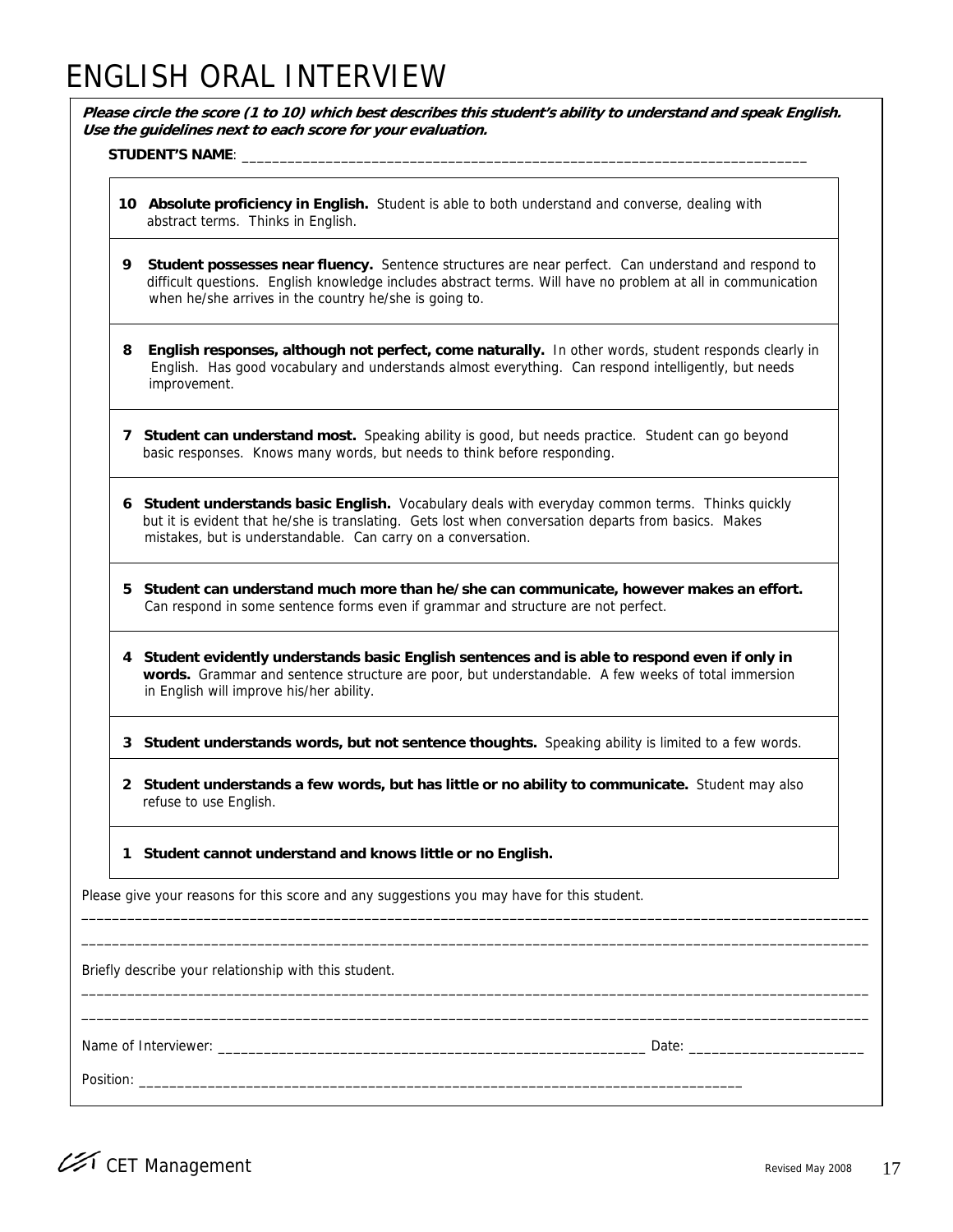### **CONFIDENTIAL STUDENT INTERVIEW FORM**

This form is to be completed by a representative of the CET Program. The information on this form will be used only by CET Representatives and the Community Coordinator.

|                                                                                                                                                             |                                                                                                                    |  | Date: _____ / _____ / _____ |
|-------------------------------------------------------------------------------------------------------------------------------------------------------------|--------------------------------------------------------------------------------------------------------------------|--|-----------------------------|
| Name of person conducting interview: ___________                                                                                                            | <u> 1989 - Johann John Stone, mars eta bat eta bat eta bat eta bat ez arteko harta zen bat ez arteko harta zen</u> |  |                             |
| Please describe the student's life at home:                                                                                                                 |                                                                                                                    |  |                             |
|                                                                                                                                                             |                                                                                                                    |  |                             |
| Please describe the student's relationship with family members and friends. Does the student make                                                           |                                                                                                                    |  |                             |
| friends easily?                                                                                                                                             |                                                                                                                    |  |                             |
|                                                                                                                                                             |                                                                                                                    |  |                             |
| Host families come from varying educational backgrounds, races and religions. Please indicate the<br>student's response to each of the following questions: |                                                                                                                    |  |                             |
| A. How will you adjust to a family that is not of the same economic level?                                                                                  |                                                                                                                    |  |                             |
| B. How would you react if your family were a different race?                                                                                                |                                                                                                                    |  |                             |
|                                                                                                                                                             |                                                                                                                    |  |                             |
| C. How would you interact with a family that is of a different religion?                                                                                    |                                                                                                                    |  |                             |

\_\_\_\_\_\_\_\_\_\_\_\_\_\_\_\_\_\_\_\_\_\_\_\_\_\_\_\_\_\_\_\_\_\_\_\_\_\_\_\_\_\_\_\_\_\_\_\_\_\_\_\_\_\_\_\_\_\_\_\_\_\_\_\_\_\_\_\_\_\_\_\_\_\_\_\_\_\_\_\_\_\_